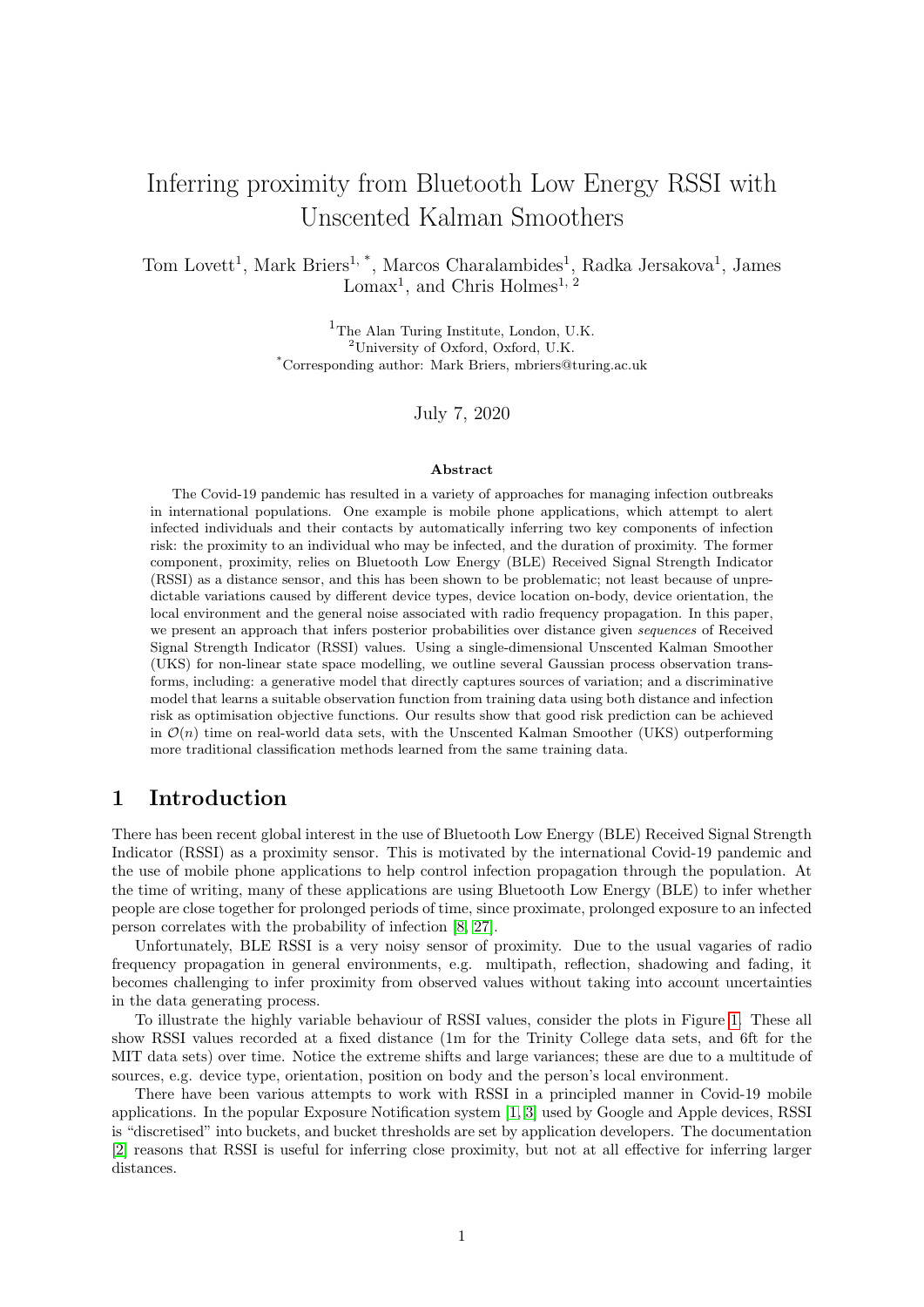<span id="page-1-0"></span>

Figure 1: Samples of RSSI data over time from two sources. The Trinity College data here are all recorded at a proximity of 1m, and the MIT data at 6ft. All plots across both sources share the same  $y$ -axes  $[ 100; 50].$ 

In this paper, we present a probabilistic model for inferring proximity using BLE RSSI observations. This model uses a Unscented Kalman Smoother (UKS) [\[11,](#page-15-5) [12\]](#page-15-6), which takes advantage of sequential RSSI data, and models multiple sources of uncertainty in the data distribution variance. For the data distribution, we use a Gaussian process that maps distance to observations, and present two general forms: a generative model, which directly models the sources of shifts and variance in the observations; and a discriminative model, which learns a suitable observation model from training data. Setting this paper's contribution in context, the estimation of a distribution over proximity is just one technical problem that needs to be addressed; the reader is also referred to [\[22\]](#page-16-1) for a broader discussion around the ethical considerations around contact tracing app development.

# 2 Related work

Since the Covid-19 outbreak, there has been a surge of interest in proximity inference using BLE RSSI data. Since risk of infection is a function of, iter alia, proximity between individuals and the duration of contact [\[8,](#page-15-0) [4\]](#page-15-7), automatically inferring these two properties for any contact "event" is crucial.

Perhaps the most notable work exploring the effects of BLE RSSI in real-world environments, and its potential as a sensor of proximity, are the series of papers by Trinity College Dublin. For example, in [\[16\]](#page-15-3), the authors demonstrate the extreme shifts and variation in RSSI over a variety of contexts, including on public transport, in supermarkets, walking in public streets and sitting at desks. There are also scenarios demonstrating the shifts in RSSI from simply putting a mobile device in a pocket or a bag. The data in Figure [1](#page-1-0) are taken from this paper.

In [\[17\]](#page-15-8), the authors show that in this public transport environment with 60 device pairs, the Exposure Notification system with particular parameter settings did not detect genuine contact events, though minor improvements were made through parameter variation. Further evidence of the difficulties of using RSSI is illustrated in [\[18\]](#page-15-9), with the best performing parameter settings achieving the equivalent of random selection.

Other recent studies into Bluetooth for proximity detection include: [\[19\]](#page-15-10), where further tests of Bluetooth in indoor and outdoor environments, as well as device concealment variations, show the volatility of RSSI and the ambiguity at larger distances; and [\[21\]](#page-16-2), where BLE is used for proximity detection in the workplace, albeit with exposed bracelets and additional environment sensors, and good binary classification of contact events is achieved through varying scan windows at a cost of power consumption (the drop in performance for low-power, lower frequency methods even in a "good coverage" environment is noted).

Methods that make use of RSSI sequences include [\[25\]](#page-16-3), which uses particle filtering on Bluetooth RSSI to infer proximity in idealised environments. The findings are unlikely to translate to everyday mobile phone use however, since they were obtained from sensor networks with different Bluetooth hardware, where the setup was designed specifically for object tracking. Other methods have used Kalman filters, which assume linear transforms for state transition and observation. In [\[28\]](#page-16-4), a Kalman filter was applied to the indoor location estimation problem but, again, the hardware and experiment setup used (highpower class 1 Bluetooth sensor networks set up for tracking) do not translate to real-world mobile device use. Similar studies used augmented sensors, e.g. an inertial sensor [\[30\]](#page-16-5), in environments designed for tracking, e.g. [\[31\]](#page-16-6) and some have considered particle filters with Gaussian processes for sequential modelling [\[10\]](#page-15-11).

In direct response to the Covid-19 crisis, other approaches to proximity detection with realistic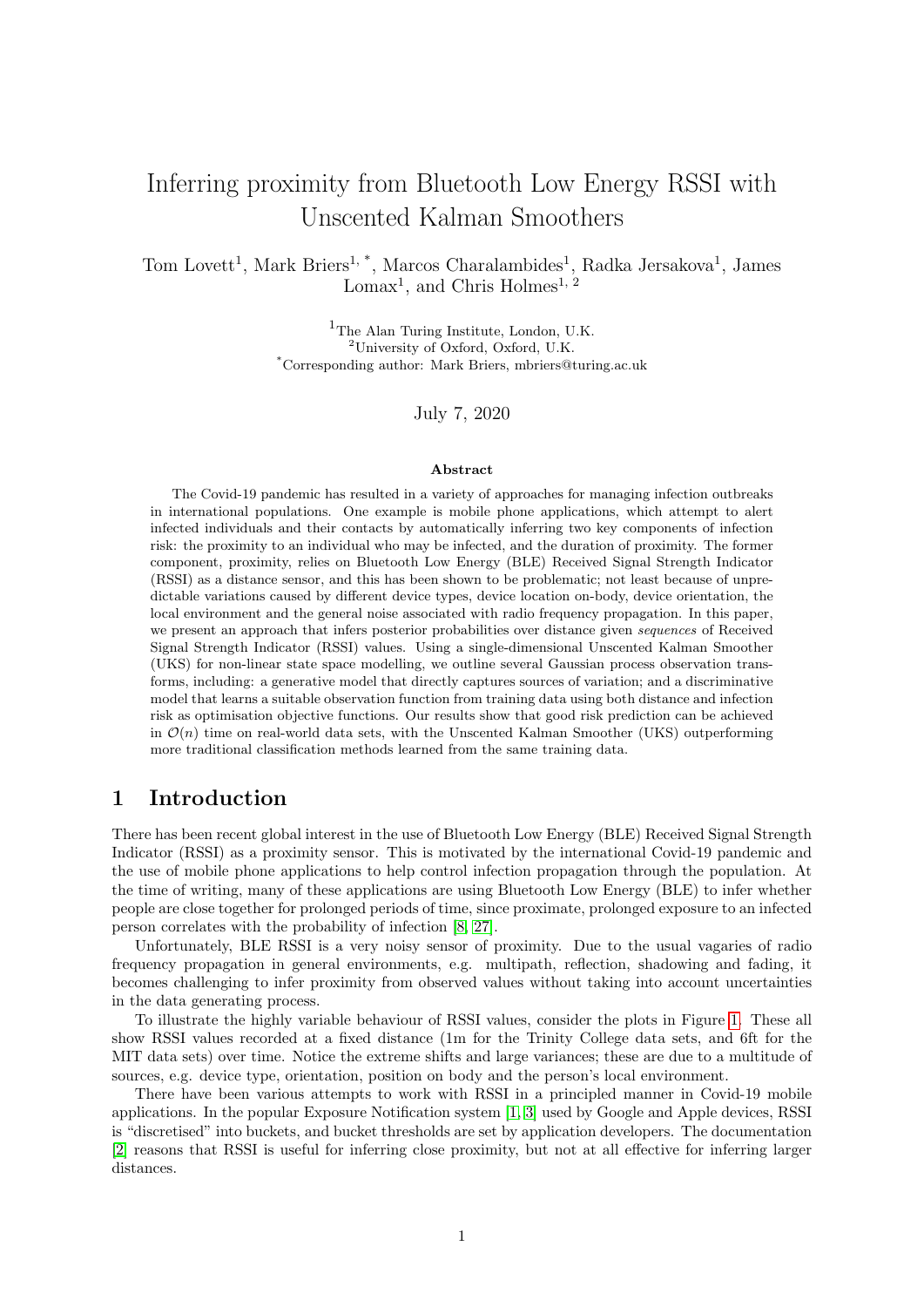context and BLE hardware have been studied. These include Gorce, Egan and Gribonval [\[9\]](#page-15-12), who use calibrated BLE RSSI, where shifts due to device type, position and environment are considered, as well as probabilistic modelling of fading and shadowing. The authors then use Bayesian inference to compute a posterior distribution over distance given (averaged, calibrated) RSSI observations. This posterior uses a constrained uniform prior with Gaussian data distribution over the RSSI observations. Different estimators are derived from this posterior, such as the maximum a posteriori and maximum likelihood distance. These are then used in various risk scoring approaches, and experiments show reasonable risk inference using this method. This work is similar to ours in its Bayesian approach, though it does not take sequences into account. Moreover, we model shifts as random variables in the data distribution rather than through correction and averaging.

# 3 Posterior proximity inference

Given a sequence of observed RSSI random variables  $R_1$ : ::: ;  $R_{\tau^0}$ , we wish to compute the probability distribution over device proximity, or distance, at each observation, i.e.  $D_1$ ; :::;  $D_{\tau}$ . Since RSSI data are likely to be aperiodic, bursty and unreliable, we might wish to treat  $D_1$ ; :::;  $D_{\mathcal{T}^0}$  as a subsequence of a larger, periodic sequence  $D_1$ ; :::;  $D_T$ , where  $T^{\theta}$  T and also infer the proximity at points where observations are not present (see Section [3.1.1\)](#page-3-0).

Since (negative) RSSI appears to have a longer tail to  $1$  in empirical data, e.g. Figure [1](#page-1-0) and the plots in [\[9\]](#page-15-12), and that BLE typically has transmission power  $0dBm$ , we model  $R$  as a log-normal random variable. This is in contrast to popular radio propagation models such as the log-distance path model, which assumes the variability in  $R$  follows a Gaussian distribution. For completeness, we have replicated all results in this paper under the assumption of  $R$  being a Gaussian random variable (see Appendix [C\)](#page-17-0), and the log-normal model appears to be more resilient to fluctuations in RSSI, as discussed in Section [8.](#page-12-0)

Under this log-normal model, we are interested in modelling the data distribution of the Gaussian random variable  $X = \log(-R)$  2 R conditioned on a distance (or proximity) variable  $D 2 (0, 1)$ , where R 2 ( $1; 0$  $1; 0$ ) is RSSI in dBm at distance  $\mathcal{d}^1$ . We assume this conditional distribution is characterised by a collection of D-dependent parameters  $\Theta(D)$ ,

$$
F_{X/D}(X/D;\Theta(D))\,;
$$

and, given this data distribution for  $X_j D$  along with the sequence of observations  $X_1$ ; :::;  $X_{T^0}$ , our goal is to infer the posterior distribution over  $D_t$  at each time index  $t \, 2 \, f_1; \ldots; Tg$ 

$$
F_{D_t/X_1;\dots;X_{T^0}}(D_t\,)\,X_1;\dots;X_{T^0}\,;\Theta(D_t))\,.
$$

We further assume that this distribution (and the data distribution) admits a density with respect to Lebesgue measure, and we compute

$$
\rho_{D_t|X_1;\dots;X_{T^0}}(D_t|X_1;\dots;X_{T^0};\Theta(D_t))\diagup\rho_{X_1;\dots;X_{T^0}|D_t}(X_1;\dots;X_{T^0}|D_t;\Theta(D_t))\,\rho_{D_t}\,(D_t):
$$

This is a classic problem in dynamical systems' theory, and is well suited to methods such as Kalman filtering, smoothing and other derivatives. The choice of method depends on the form of the data distribution, and performance depends heavily on the quality of the data distribution, i.e. how closely it matches nature's "true" distribution.

#### 3.1 Unscented Kalman filtering and smoothing

The Kalman filter and smoother are classic methods for performing posterior inference over latent variables  $\mathbf{x}_1$ ; :::;  $\mathbf{x}_T \geq R^m$  given discrete sequences of observed vectors in  $\mathbf{z}_1$ ; :::;  $\mathbf{z}_T \geq R^n$ . The traditional Kalman smoother assumes that the latent sequence has the Markov property, all transforms are linear and that all stochastic sources are Gaussian. The state transition model, assuming no control inputs, is

$$
\mathbf{x}_{t+1} = \mathbf{A}_{t+1}\mathbf{x}_t + \mathbf{w}_{t+1}.\tag{1}
$$

where  $\mathbf{w}_t$   $\mathcal{N}(\mathbf{0}, \mathbf{Q}_t)$ . The observation model is

$$
\mathbf{z}_t = \mathbf{B}_t \mathbf{x}_t + \mathbf{v}_t \tag{2}
$$

<span id="page-2-0"></span><sup>&</sup>lt;sup>1</sup>We assume BLE transmission power is always  $<$  0dBm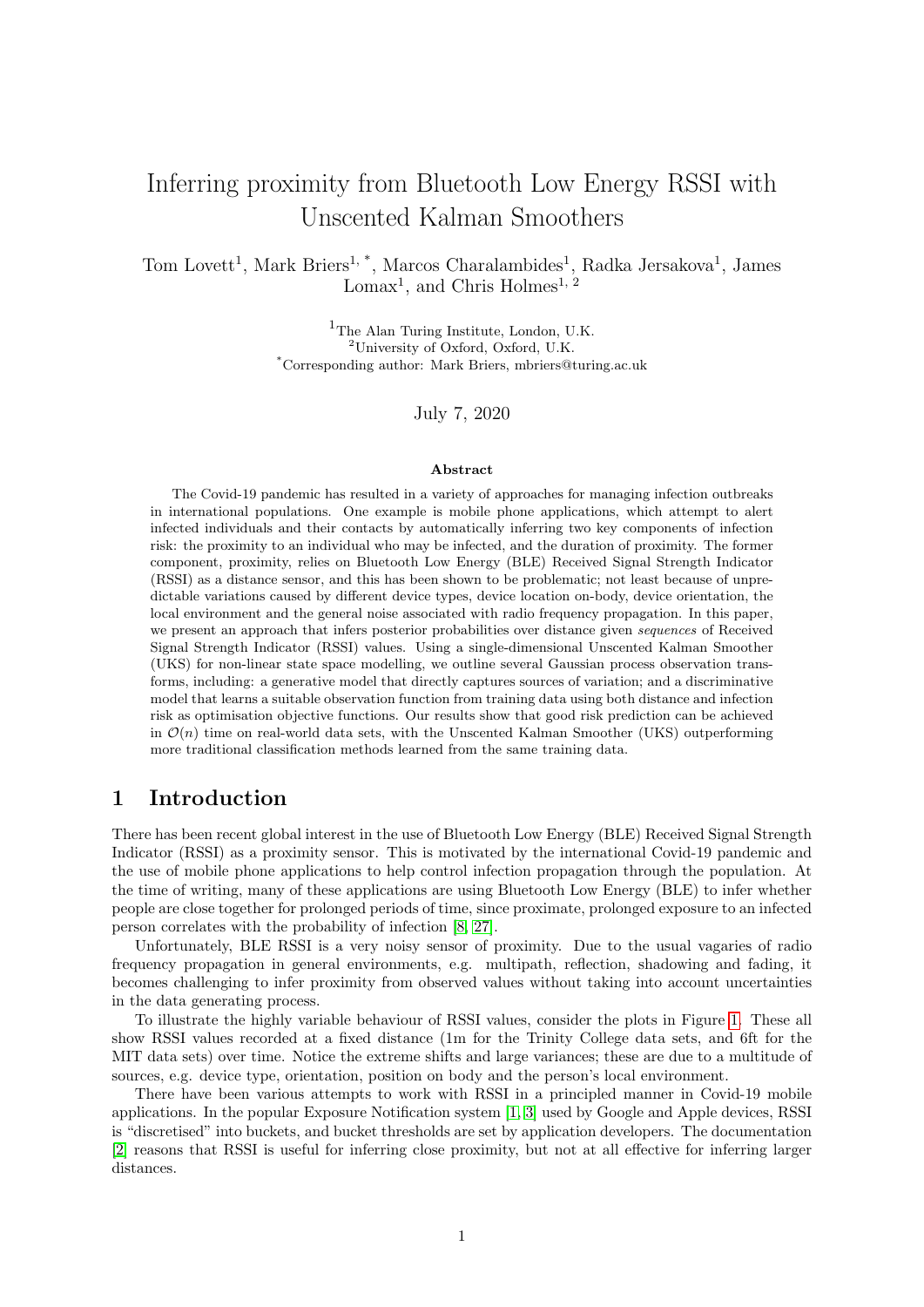where  $\mathbf{v}_t$   $\mathcal{N}(\mathbf{0}; \mathbf{R}_t)$ .

Unfortunately, in our application of inferring proximity from BLE RSSI, the observation model is non-linear and the latent variables D only have non-negative support. We can work around the latter problem by assuming  $D_t$  2 R and transforming  $D_t$  to its absolute value, i.e.  $|D_t|$  – this implicitly assumes that the transition distribution is folded normal, rather than normal. The nonlinearity of the observation model leads us to use an extension to the traditional Kalman smoother: the Unscented Kalman Smoother (UKS) [\[11,](#page-15-5) [29,](#page-16-7) [5\]](#page-15-13). The UKS uses deterministic inspired sampling to allow nonlinear transforms in the model. Our transition model for the UKS is

$$
D_{t+1} = jD_t + w_{t+1}j;
$$
\n(3)

where  $W_t$   $\mathcal{N}(0, \mathbf{q}_t)$ . This model is equivalent to assuming that the two devices are each performing an independent Gaussian random walk, and that the relative proximity transition follows a folded normal distribution. The key parameter in this model is  $q$ , the variance of the change in proximity between time steps. The observation model is

$$
X_t = (D_t) + v_t \tag{4}
$$

where  $V_t$   $\mathcal{N}(0; r_t)$ . In other words,  $X_t$   $\mathcal{N}((D_t); r_t)$ .

#### <span id="page-3-0"></span>3.1.1 Posterior imputation

One of the key advantages of the UKS, and dynamical systems in general, is the ability to infer the posterior distribution over  $D_t$ , even when an observation  $X_t$  does not exist. This is well suited to RSSI data, which are bursty, aperiodic and unreliable. This illustrates another benefit of posterior inference over sequences of observations, rather than single observations independently. Other approaches use averaging to smooth observations and inferred values over time windows, e.g. [\[9\]](#page-15-12), but the sequential nature of the UKS allows for more principled imputation, where observations either side of a "gap" induce a more realistic trend in the inferred values.

#### 3.2 Choosing a suitable data distribution

Assuming the data distribution

$$
F_{X/D}(X/D;\Theta(D))
$$

is Gaussian, i.e.

<span id="page-3-1"></span>
$$
Xj D \quad N \left( \begin{array}{c} (D; \quad) \, r(D; \, r) \end{array} \right) \tag{5}
$$

with  $f : r \in \mathcal{Q} \Theta(D)$  then, for distances d,

 $(X_d): d 2 (0:1):$ 

is a Gaussian process and, for any given  $d$ , the Gaussian for  $X_d$  depends entirely on the hyperparameters Θ(D). Thus, we can encode knowledge of the distribution of X at certain distances in our choices for the hyperparameters. If we have access to appropriate training data, we can use these data to learn  $\Theta(D)$  for RSSI behaviour in general environments. There are two main approaches for doing this: a discriminative approach, which learns representative parameters from training data; and a generative approach, which models directly the sources of RSSI variability. We consider both approaches and assess their performance in subsequent sections.

### 4 Data distribution form

In this section, we outline a model for the Gaussian data distribution

$$
F_{XjD}(XjD;\Theta(D)):
$$

Unfortunately, the vagaries of radio frequency propagation within different environments make physical modelling of this distribution very difficult.

Empirical data, e.g. [\[6,](#page-15-14) [9,](#page-15-12) [15,](#page-15-4) [16\]](#page-15-3) suggest that the distribution of R in a "clean" environment, e.g. an anechoic chamber, has a unimodal, asymmetric form, with a long tail towards  $1$ . We assume that the distribution of  $X$  is unimodal and symmetric about the mode, and a member of the location-scale family of distributions.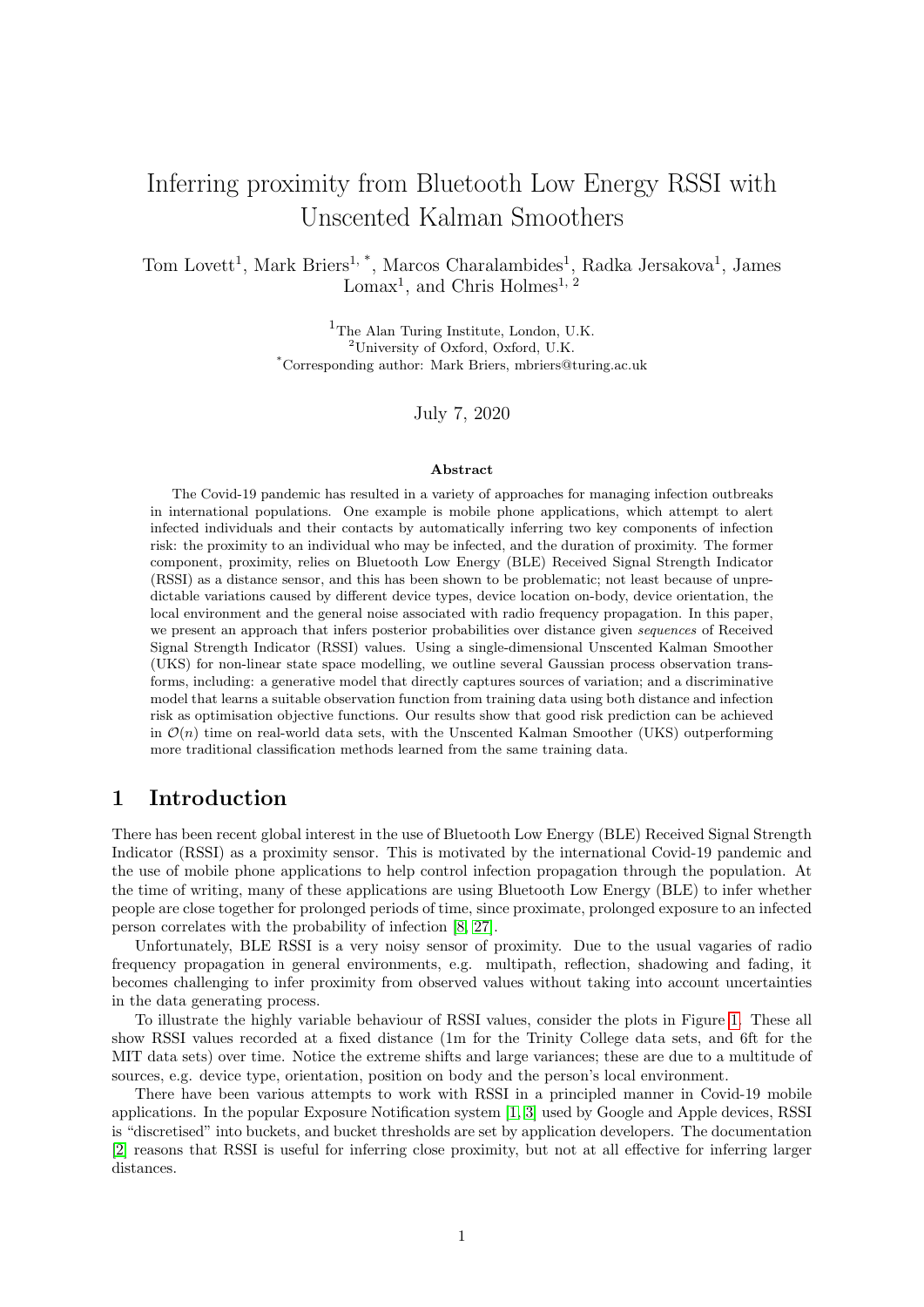For a given distance  $D = d$ , we assume the existence of a fixed function  $f : (0, 7)$  ! R, which captures the physics of radio propagation in free space as a function of distance. We use a simple RSSI propagation model, which approximates line-of-sight received power in free space using the Friis transmission equation,

$$
P_r = P_t G_t G_r \frac{2}{4 d}
$$

where  $P_r$  is received power (in W);  $P_t$  is transmitted power;  $G_t$  and  $G_r$  are transmitter and receiver gains respectively;  $d$  is distance between transmitter and receiver (in m); and is wavelength (in m). We use the decibel conversion

<span id="page-4-2"></span>
$$
g(d) = 20\log_{10} \frac{1}{4 \ d} \tag{6}
$$

where  $= 0.125$  $= 0.125$  $= 0.125$  is Bluetooth wavelength in metres<sup>2</sup>. We assume the transmitted power to be 0dBm, and that antenna gains for the transmitter and receiver are captured in the shift variables below. The base function  $f(d)$  is then

<span id="page-4-5"></span>
$$
f(g(d)) = \log(-g)
$$
\n<sup>(7)</sup>

In our model, this function can be shifted by a finite number  $N<sub>s</sub>$  of independent random variables  $Y_i$  j  $d$  – which may represent, e.g. antenna orientations, device model differences and changes in the physical environment – plus some zero-mean unattributable, independent, distance-invariant noise Z. With these forms and assumptions, we have, given  $D = d$ 

<span id="page-4-3"></span>
$$
X j d = f(d) + \bigvee_{i=1}^{\mathcal{X}^s} Y_i j d + Z_i
$$

and,

$$
\mathbb{E}\left[X \mid D=d\right] = f(d) + \sum_{\substack{i=1 \ y \neq s}}^{\mathcal{H}_s} \mathbb{E}\left[Y_i \mid d\right] + \mathbb{E}\left[Z\right];
$$
\n
$$
= f(d) + \sum_{\substack{i=1 \ y \neq s}}^{\mathcal{H}_s} \mathcal{Y}_i F_{Y_i \mid d}\left(\mathrm{d}y_i\right);
$$
\n(8)

with

$$
\text{Var}\left(X \, j \, D = d\right) = \int_{i=1}^{\mathcal{H}_s} \text{Var}\left(Y_i \, j \, d\right) + \text{Var}\left(Z\right); \\
= \int_{i=1}^{\mathcal{H}_s} \frac{Z}{\mathcal{R}} \left(y_i - \mathbb{E}\left[Y_i \, j \, d\right]\right)^2 F_{Y_i \, j \, d}\left(\mathrm{d}y_i\right) + \int_{\mathbb{R}}^{\mathcal{H}_s} z^2 F_Z\left(\mathrm{d}z\right): \\
= \left(9\right)^{\mathcal{H}_s} \left(1 + \frac{1}{\mathcal{R}}\right)^{\mathcal{H}_s} \left(1 + \frac{1}{\mathcal{R}}\right)^{\mathcal{H}_s} \left(1 + \frac{1}{\mathcal{R}}\right)^{\mathcal{H}_s} \left(1 + \frac{1}{\mathcal{R}}\right)^{\mathcal{H}_s} \left(1 + \frac{1}{\mathcal{R}}\right)^{\mathcal{H}_s} \left(1 + \frac{1}{\mathcal{R}}\right)^{\mathcal{H}_s} \left(1 + \frac{1}{\mathcal{R}}\right)^{\mathcal{H}_s} \left(1 + \frac{1}{\mathcal{R}}\right)^{\mathcal{H}_s} \left(1 + \frac{1}{\mathcal{R}}\right)^{\mathcal{H}_s} \left(1 + \frac{1}{\mathcal{R}}\right)^{\mathcal{H}_s} \left(1 + \frac{1}{\mathcal{R}}\right)^{\mathcal{H}_s} \left(1 + \frac{1}{\mathcal{R}}\right)^{\mathcal{H}_s} \left(1 + \frac{1}{\mathcal{R}}\right)^{\mathcal{H}_s} \left(1 + \frac{1}{\mathcal{R}}\right)^{\mathcal{H}_s} \left(1 + \frac{1}{\mathcal{R}}\right)^{\mathcal{H}_s} \left(1 + \frac{1}{\mathcal{R}}\right)^{\mathcal{H}_s} \left(1 + \frac{1}{\mathcal{R}}\right)^{\mathcal{H}_s} \left(1 + \frac{1}{\mathcal{R}}\right)^{\mathcal{H}_s} \left(1 + \frac{1}{\mathcal{R}}\right)^{\mathcal{H}_s} \left(1 + \frac{1}{\mathcal{R}}\right)^{\mathcal{H}_s} \left(1 + \frac{1}{\mathcal{R}}\right)^{\mathcal{H}_s} \
$$

# 5 Generative model

In this section, we outline a generative model for certain shift variables  $Y_i$  and noise variable  $Z$ , each of which we assume to have Gaussian mixture form with  $K_i$  components at distance  $d$ ,

<span id="page-4-4"></span><span id="page-4-1"></span>
$$
Y_i j d \underset{k=1}{\overset{\bigtimes}{\times}} k N \underset{k=1}{\times} \frac{2}{k} ; \tag{10}
$$

and – in general – unknown  $\alpha$ -specific  $\kappa$ ;  $\kappa$  and  $\frac{2}{\kappa}$ . For each variable  $Y_i$ , we assume we have access to some empirical observation data for each component k:  $D_k$  (which could be empty, i.e.  $D_k = ?$ ). We place a conjugate normal-inverse-gamma prior over each Gaussian component's parameters  $k = k^2$  to obtain the posterior distribution,

$$
\kappa^2 \frac{2}{k} \int D\kappa^2 \kappa \quad \text{NIG} \left( m_{k^2} \kappa^2 \kappa^2 \kappa^2 \kappa \right)
$$

<span id="page-4-0"></span><sup>2</sup>This is for the 2402MHz advertising channel. Future work may wish to also consider the 2426MHz and 2480MHz channels, which equate to 0:123m and 0:121m wavelengths respectively.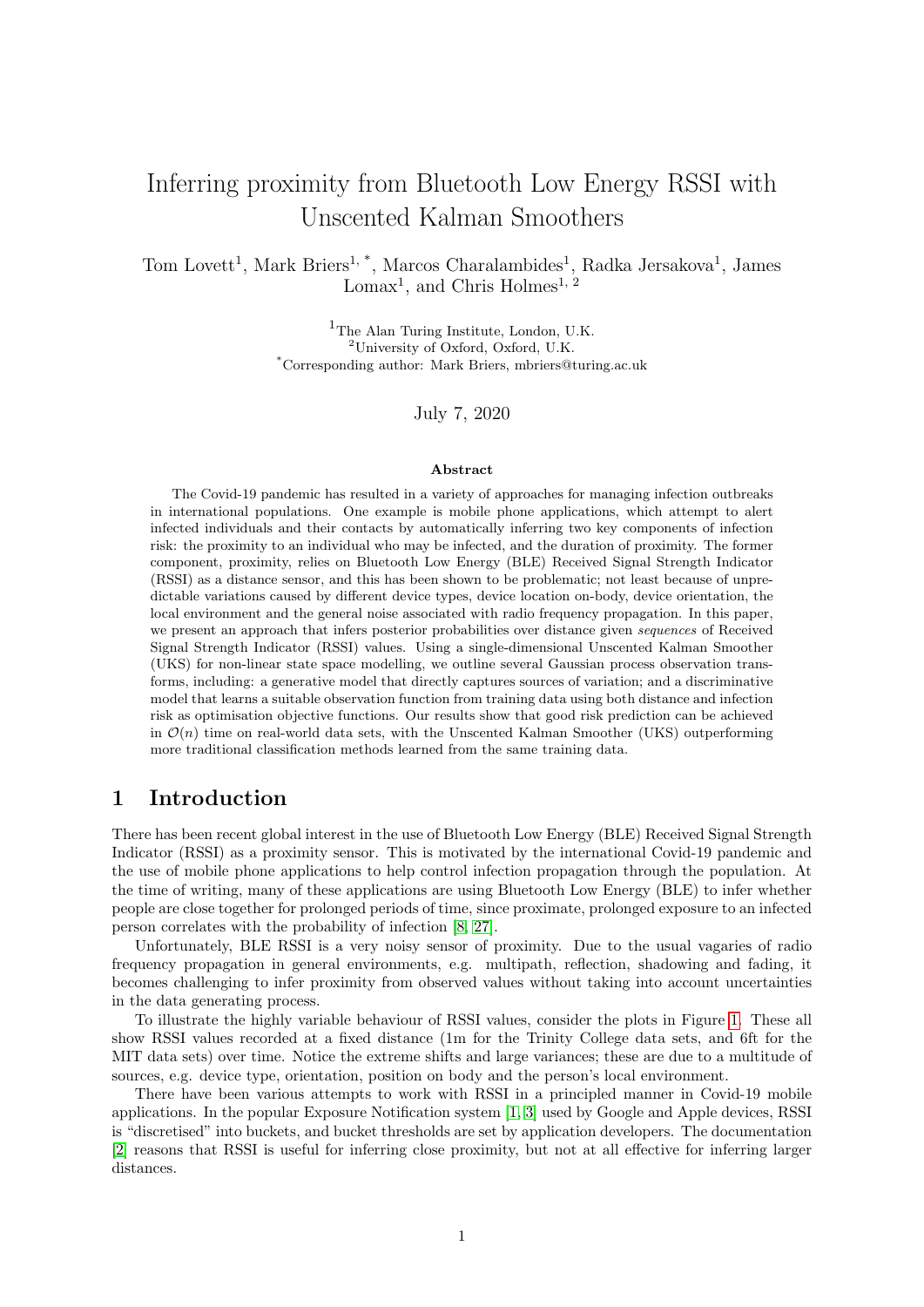and a conjugate Dirichlet prior over the mixture components, to obtain the posterior

<span id="page-5-4"></span> $k / D_k$ ; k Dirichlet( );

and marginalise over the unknown parameters in Equation [10](#page-4-1) to obtain the posterior predictive distribution  $\overline{z}$ 

<span id="page-5-0"></span>
$$
p_{Y_{i},j}(\gamma_{i},j_{1},\ldots,j_{K_{i}};\Theta_{i})=\sum_{\pi_{k}=1}^{L}\kappa p_{Y_{i},j}(\gamma_{i},j_{k};\kappa)\mathrm{d} \quad ; \tag{11}
$$

where each component has the form

$$
p_{Y_{i},j}(\gamma_{i} \mid D_{k}; \ k) = \int_{1}^{2} \int_{0}^{2} p(Y_{i} \mid m; s) p(m; s) D_{k}; \ k) \text{d} s \text{d} m;
$$
  

$$
= t_{2} \int_{k}^{2} Y_{i} \mid m_{k}; \ \frac{(1 + k) \left(k + \frac{1}{2}\right)^{\frac{1}{2}}}{k} ; \tag{12}
$$

i.e. each component is  $t \left( j \right)$ : a non-standard Student's t-distribution with degrees of freedom. Thus our concrete distribution for  $Y_i$  *j d* is an average mixture of Student's t-distributions. Using standard results from conjugacy and  $f y_1$  ::::  $y_{N_k}$   $g \supseteq D_k$ , with  $\bar{y} := N_k^{-1}$ ,  $y_i$ ,

$$
m_{k} = \frac{0}{0} + \frac{1}{N_{k}};
$$
  
\n
$$
k = 0 + N_{k};
$$
  
\n
$$
k = 0 + \frac{N_{k}}{2};
$$
  
\n
$$
k = 0 + \frac{1}{2} \times (y_{i} - \bar{y})^{2} + \frac{N_{k}}{0} \times (y - \bar{y})^{2};
$$
  
\n(13)

and, for the mixture components, given any multinomial observations of component frequencies  $x_1$ ;  $\cdots$ ;  $x_N$ with  $x_{i:1}$  2  $D_1$ ; :::;  $x_{i:K}$  2  $D_K$ 

<span id="page-5-5"></span><span id="page-5-1"></span>
$$
= 0 + \sum_{i=1}^{\Re \alpha} \mathbf{x}_i
$$
 (14)

### 5.1 Computing  $Var(Z)$

For the unattributable noise  $Z$ , we assume zero-mean Gaussian with unknown variance  $\frac{2}{Z}$ . With zeromean and a single Gaussian component, the derivation of the previous section shows that

$$
p_Z(Zj z) = t_2 (Zj0; \stackrel{\circ}{\phantom{0}}) = -1;
$$

so that

<span id="page-5-2"></span>
$$
Var(Zj \t z) = \frac{\t \t(15)}{1}
$$

and we require  $>1$ .

#### 5.2 Y variables

We focus on three classes of  $Y$ : device type shifts caused by differences in mobile device hardware; shifts caused by antenna gain variations; and context shifts caused by device usage, e.g. position, location and environment.

**Device type:** different device types affect shifts and variance of  $X$  [\[9\]](#page-15-12), so this is one example of a shift variable Y . It also appears that this shift is different for different sender/receiver pairs. Given N device types, i.e. specific makes and models, we have  $K = N^2$  sender-receiver pairs. Following Equation [11,](#page-5-0) our distribution for  $Y_i$  *j d* is

<span id="page-5-3"></span>
$$
p_{Yjd}(Yj D_1; \dots; D_K; \Theta) = \frac{Z \times p_{Yjd}(Yj D_k; k) d}{\pi_{k=1}} \quad (16)
$$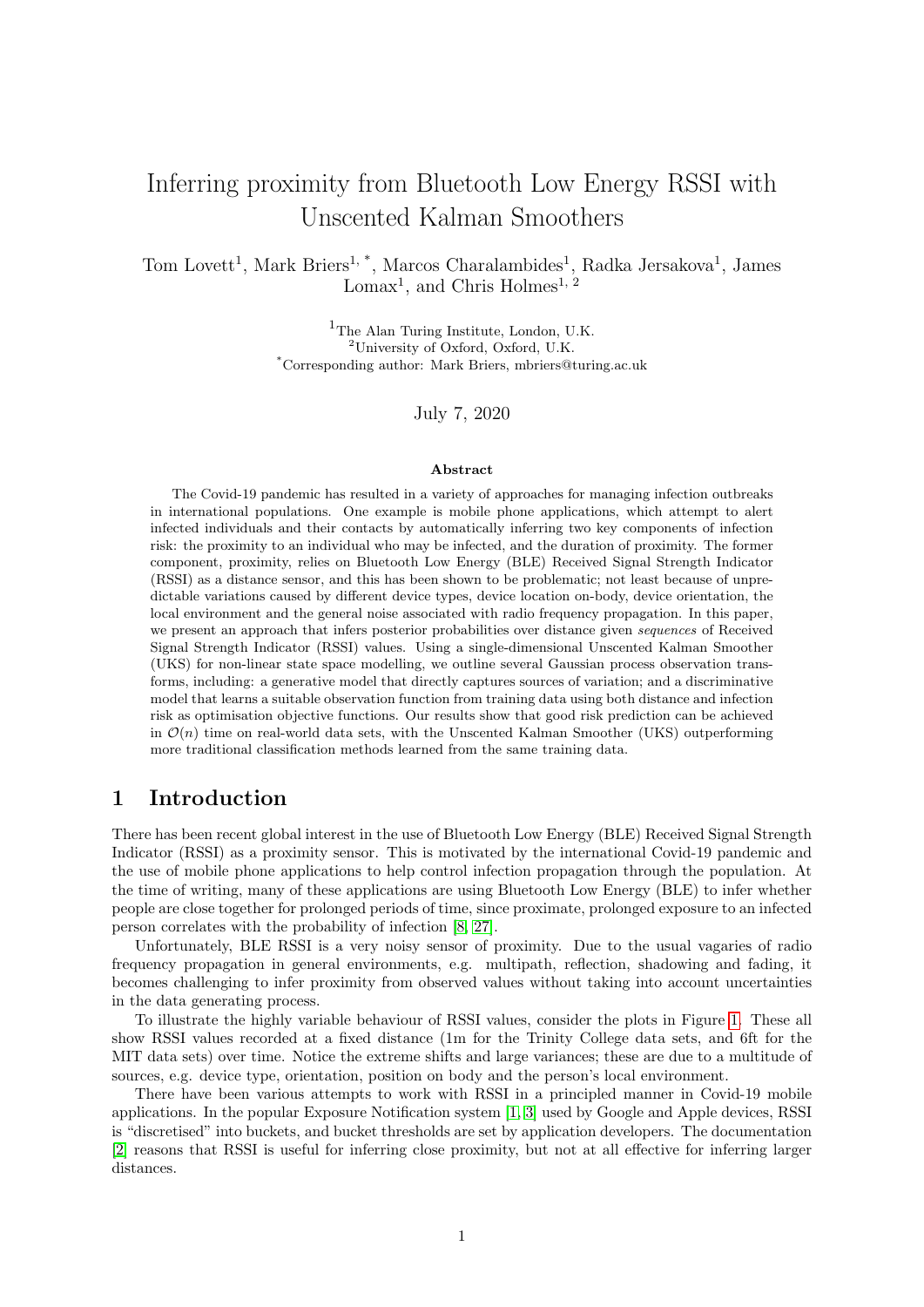Given choices for prior hyperparameters  $k$ , we can collect data on sender/receiver device shifts by measuring them empirically, e.g. in an anechoic chamber, and updating the posterior hyperparameters. We can also use mobile device market share data or survey data to update the Dirichlet parameter in Equation [14.](#page-5-1)

Antenna gain: the Friis transmission equation in Equation [6](#page-4-2) usually includes terms for losses in received power due to directivity of the transmitter and receiver. We encode these losses in a random shift variable  $Y$ , with a single component. Thus Equation [11](#page-5-0) becomes

$$
p_{Yjd}(YjD; ) = t_2 \quad Yjm; \frac{(1 + )^{-\frac{1}{2}}}{(1 + )^{-\frac{1}{2}}};
$$

and empirical data on directivity shifts can be use to update the posterior parameters.

**Device position, location and environment**: other sources of variability for  $X$  include device (antenna) position, e.g. orientation; device location, e.g. in pocket; and environment, e.g. indoors. Since these are typically not independent, the shift Y depends on the joint distribution of the variables  $P$  (position),  $L$  (location) and  $E$  (environment). If we assume the position, location and orientation variables take values in finite sets, then our mixture model will have  $K = N_P N_L N_F$ components and we have the form of the posterior predictive mixture of Student's t-distributions in Equation [11.](#page-5-0) Again, we can use empirical data for each component  $D<sub>k</sub>$  to update the posterior hyperparameters.

# 6 Discriminative model

The purpose of a discriminative model is to learn suitable parameters  $\Theta(D)$  from training data. This learning process is an optimisation problem, and we wish to find suitable parameters that maximise a particular objective function.

#### 6.1 Model form and parameters

There are a range of parametric forms that we could use for the discriminative model of the data distribution in Equation [5.](#page-3-1) We consider two here: the first is a scaled and shifted base function  $f(d)$ with  $d$ -invariant scale and shift parameters  $\frac{1}{1}$  and  $\frac{1}{2}$  respectively, i.e.

<span id="page-6-0"></span>
$$
(\mathbf{d}, \quad) = \quad {}_{1} \mathbf{f}(\mathbf{d}) + \quad {}_{2} \tag{17}
$$

and the second disregards the base function  $f$  and assumes a logarithmic form with  $d$ -invariant scale and intercept, i.e.

<span id="page-6-1"></span>
$$
(\mathbf{d}; \quad) = \quad \text{log}(\mathbf{d}) + \quad \text{2} \tag{18}
$$

For both forms, we also have the observation variance  $r<sub>r</sub>$  and transition variance q for the UKS. The parameters for optimisation are therefore  $\Theta(D) = f_{1}$ ,  $\sigma_1$ ,  $\sigma_2$ ,  $\sigma_1$ ,  $qg$ .

### 6.2 Proximity optimisation

The first objective function is to minimise the expected average mean-squared error between true distances  $D_1$ ::::;  $D_T$  and the expected value of the posterior distribution returned by the UKS inference process. That is, given N training data sets  $D_1$ ; ::;  $D_N$ , where – to account for missing observations –  $D_n$  contains a periodic sequence of true distances  $(d_1, \ldots, d_{T_n})$  and a generally aperiodic, subsequence of observations  $(X_1:...; X_{T_n^{\rho}})$  with  $T_n^{\rho}$   $T_n$ . We wish to find

<span id="page-6-2"></span>
$$
\hat{\Theta} = \operatorname{argmin} \mathbb{E}_D \left[ \frac{1}{T_n} \sum_{t=1}^{\bar{X}_n} d_t \quad \mathbb{E} \left[ D_t j x_1; \dots; x_{T_n} \right] \Theta \right]^{\#}.
$$
\n(19)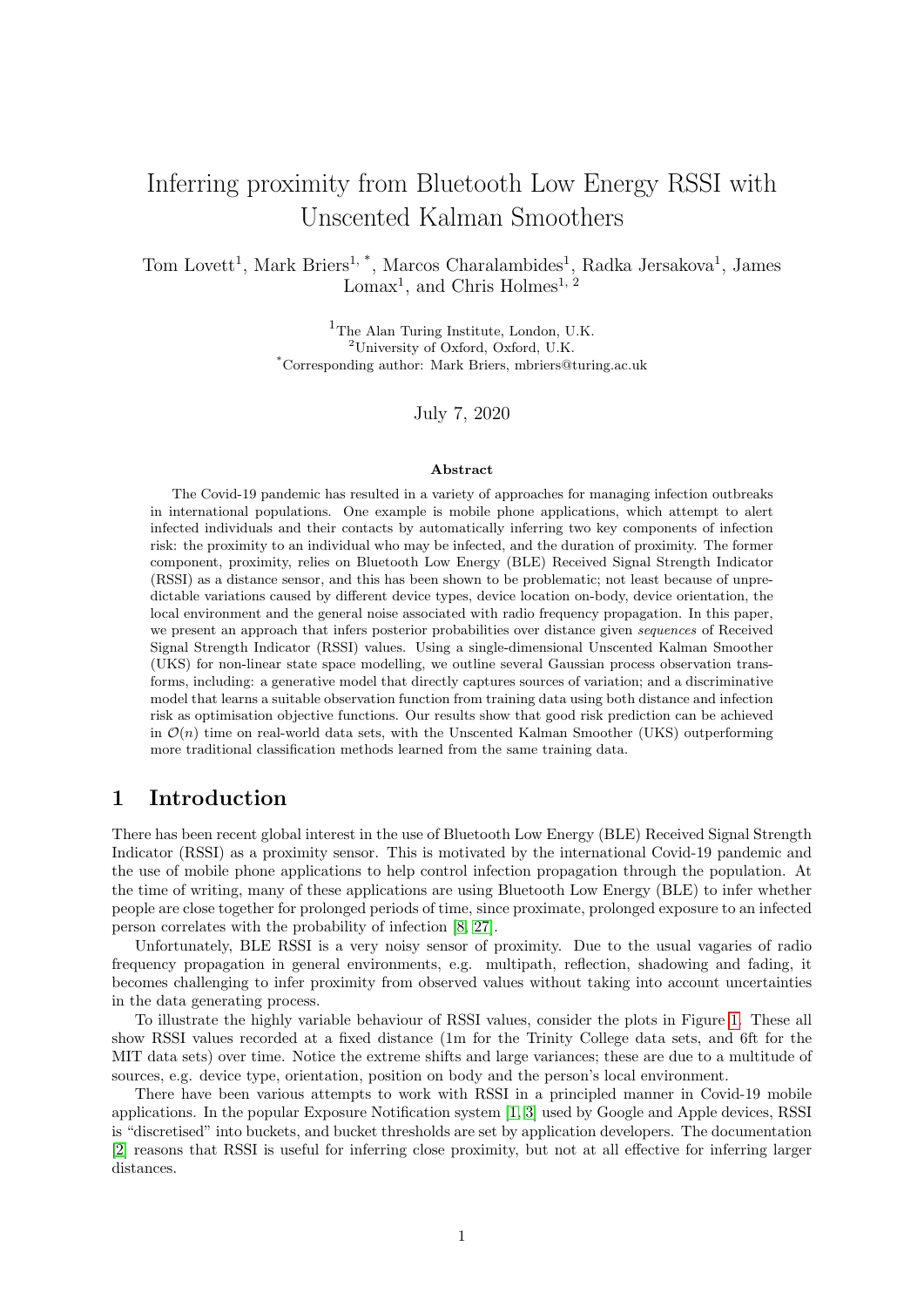<span id="page-7-1"></span>

Figure 2: Gaussian process data distributions for the various models. The exception is (b), which shows the gradient boosted regressor prediction of distance from RSSI (note: the axes are reversed to align with the other plots, so d is a function of  $X$  here). The confidence intervals mark the 0.05 and 0.95 quantiles of the Gaussian distributions. The generative model shows X computed with  $E[X \mid D]$  and Var  $(X \mid D)$ at a finite set of d values. Interpolation is provided by standard Bayesian ridge regression on  $\log(d)$ . For the discriminative models, "prox." means proximity optimised using Equation [19](#page-6-2) and "risk" means risk optimised using Equation [21.](#page-7-0)

#### 6.3 Risk error optimisation

The second objective function is to minimise the risk error. We use the risk score from [\[4\]](#page-15-7) for one time step under the assumption of maximum infectiousness and minimum time decay as

<span id="page-7-2"></span>
$$
(\mathbf{d}_t) = \frac{\Delta t}{60} \min \quad 1, \frac{1}{\mathbf{d}_t^2} \tag{20}
$$

where  $\Delta t$  is the time step (in seconds) between periodic true distances, and search for parameters that minimise the expected average mean-squared risk error,  $\overline{\mu}$ 

<span id="page-7-0"></span>
$$
\hat{\Theta} = \operatorname{argmin} \mathbb{E}_D \frac{1}{T_n} \sum_{t=1}^{\bar{X}_n} (d_t) \qquad \mathbb{E} \ D_t j x_1; \dots; x_{T_n} j \Theta \stackrel{\text{a}}{=} \tag{21}
$$

### 6.4 Optimisation approach

Unfortunately, the complexity of the UKS means that evaluating any objective function involves running a full smoothing process over each training data set  $D_n$ . For the  $n<sup>th</sup>$  training set, this is  $O(T_n)$  (since we have single dimensional latent and observation spaces) and so, for N training sets, a single evaluation of an objective function is  $O(NT_{\text{max}})$ , where  $T_{\text{max}}$  is max<sub>n</sub>  $T_n$ .

Because of this, we use Bayesian optimisation [\[26\]](#page-16-8). Bayesian optimisation uses a Gaussian process as a surrogate function to optimise low-dimensional objective functions with high evaluation cost. Since we have at most 4 model parameters to optimise, our problem is well-suited to the Bayesian optimisation approach. The experimental setup and results for the discriminative models are detailed in Section [7.5.](#page-11-0)

# 7 Model configurations and performance results

In this section, we apply both model types to various data sets. We first outline the configuration for each type and the data sets involved in parameter learning, before detailing the test data sets and presenting performance results on each for all models.

#### 7.1 Gradient boosted regressor

As a benchmark for comparison, we trained a gradient boosted regressor on the MIT Matrix data set [\[7\]](#page-15-15). These are RSSI data captured in a variety of contexts at 8 different distances: 3; 4; 5; 6; 8; 10; 12 and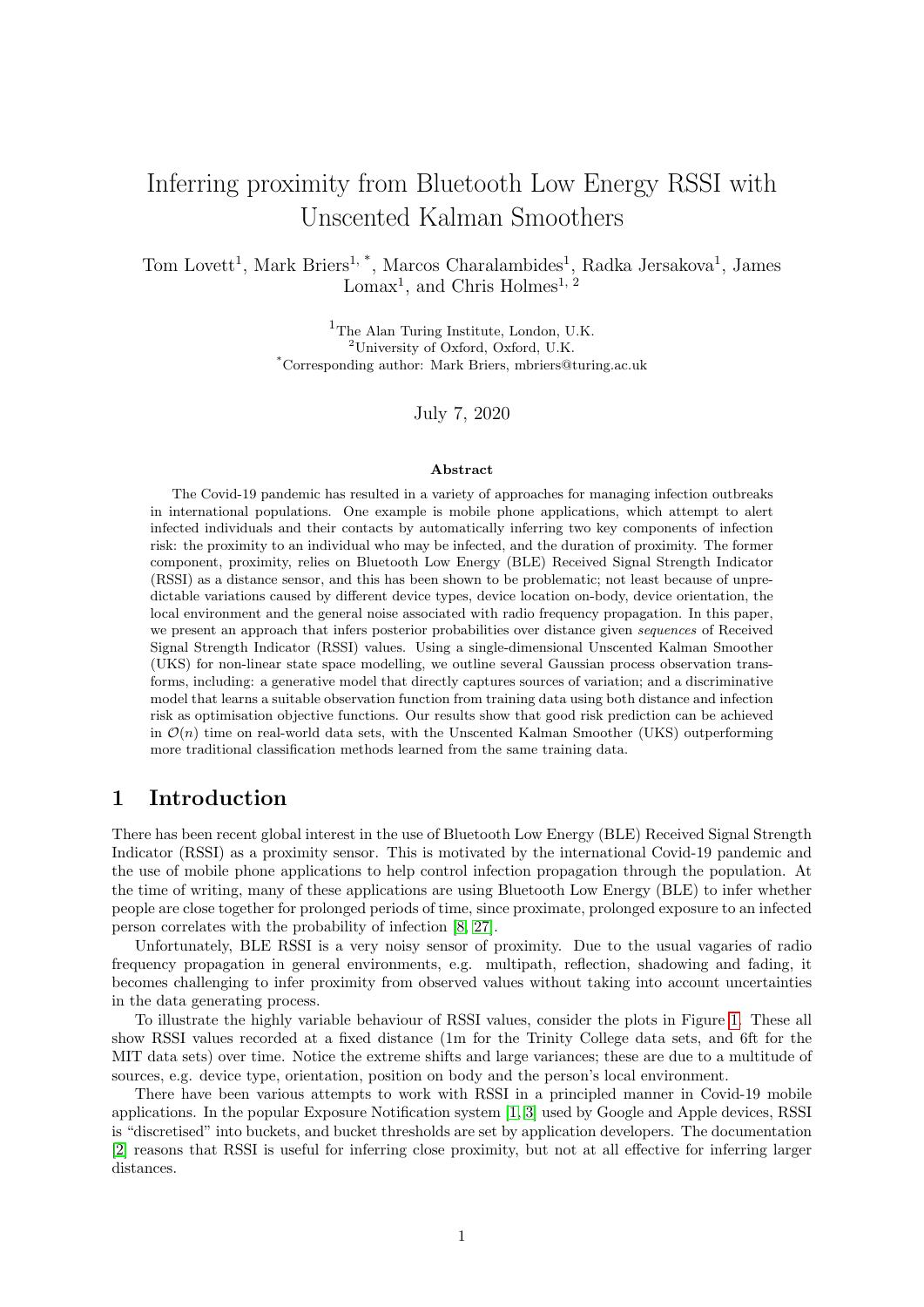15ft. There are 107 files consisting of 118 individual pairwise interactions.

For training, we merged all RSSI points into one set, and used 3-fold cross validation with a test proportion of 0:33. For the gradient boosting, we used LightGBM [\[13\]](#page-15-16) with Root Mean-Squared Error (RMSE) loss function on distance, 31 leaves and 100 iterations. The learned prediction function is shown in Figure [2](#page-7-1) (b).

### 7.2 Discriminative model configuration

For discriminative model training data, we again used MIT's matrix data set [\[7\]](#page-15-15). We use 3-fold, stratified cross-validation on the data sets to choose the optimisation parameters for each model. The stratification is set so that at least one data set from each recorded proximity appears in both the training and validation sets. For each data set, we resample to  $\Delta t = 1$ s (we take the mean for multiple observations in a single time step).

For these results, we use 100 rounds of Bayesian optimisation over the full UKS from 10 initialisation points using a Matérn kernel for the Gaussian process with  $= 5-2$  and a small perturbation on the observed points  $(1 \t 10^{-6})$ . For the model in Equation [17,](#page-6-0) we used the following search ranges:  $1/2$  [0.8; 1.2];  $2$  [0.5; 5];  $r \geq [0.3; 1.5]$  and  $q \geq [0.01; 0.05]$ . For the model in Equation [18,](#page-6-1) we used:  $1/2$  [.01; 1];  $2/2$  [3.5; 4.5];  $r \geq [0.2; 1.5]$  and  $q \geq [0.01; 0.05]$  For the optimisation process, we used the library in [\[23\]](#page-16-9).

For the proximity optimisation objective function in Equation [19,](#page-6-2) we treat each data set with equal weight, so the expectation becomes the simple mean. For the risk optimisation function in Equation [21,](#page-7-0) we weight each dataset according to true risk, i.e. defining

$$
W_n = \begin{cases} \n\chi_n & (d_t) \\ \n\chi_{n+1} & (d_t) \n\end{cases}
$$

where is defined in Equation [20,](#page-7-2) we take the expectation in Equation [21](#page-7-0) over  $D$ , with

$$
p(D_n) \times w_n
$$

#### 7.3 Generative model configuration

For the generative model, we compute  $E[X \mid D]$  and Var  $(X \mid D)$  at a finite set of distances  $fd_1$ ; :::;  $d_K q$  2  $(0, 7)$ . We fit posterior parameters  $\Theta(\boldsymbol{d})$  where possible but, in the absence of empirical data, we use prior hyperparameters chosen to give appropriate uncertainty about the underlying generative processes.

### 7.3.1 Environment noise Z

For Z, we place a broad inverse-gamma prior over  $\frac{2}{z}$ , with = 2 and = 1=10. This reflects our uncertainty about RSSI in any arbitrary environment. The marginal variance of  $Z$  over all values for  $\frac{2}{Z}$ (Equation [15\)](#page-5-2) gives Var  $(Z / Z) = 1=10$ .

#### 7.3.2 Device type shifts

We use the model in Equation [16,](#page-5-3) with set with counts of observations of UK mobile device market share data from 2019 [\[24\]](#page-16-10), i.e. from the survey of  $N = 2/123$  respondents,

$$
k = N(N-1)p_r p_t;
$$

where  $p_r$  is the proportion of the N respondents with device type r, and  $p_t$  the equivalent for type t, with  $K = r^2 = t^2$ . This hyperparameter controls our belief in the specific device types in a randomly selected pair for the UK.

GSMA have provided us with calibration offset data in dBm for 27 device makes and models. These are single observations of shifts at  $d = 1$ m for certain transmitter/receiver device pairs in an anechoic chamber. We therefore do not have empirical data sets for our posterior predictive model in Equation [16,](#page-5-3) so we assume these figures set the  $_0$  hyperparameter for pair k, and that they were recorded with some uncertainty (encoded in the choices for  $\sigma$ ;  $\sigma$ ;  $\sigma$ ). Since the figures are reported in dBm, we convert these to  $X$  space as follows.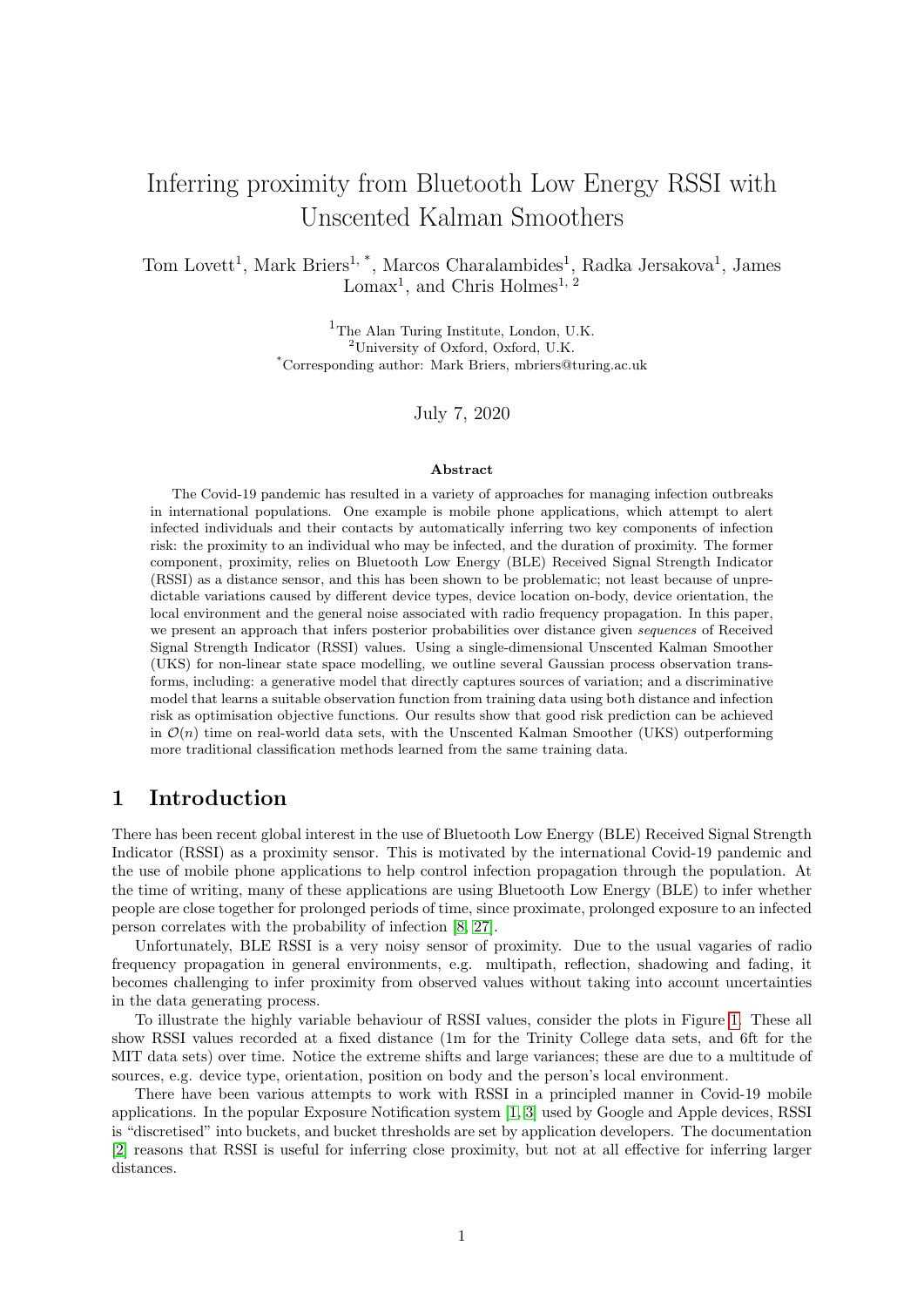<span id="page-9-0"></span>

Figure 3: Left: 1/000 samples from  $p_{Y_j|d}(Y_i \mid \Theta)$  for device shifts at  $d = 1$ m using Hamiltonian Monte Carlo (HMC) with No U-Turn Sampler (NUTS). Hyperparameters were set using anechoic chamber data for 729  $(27^2)$  device pairs. was set using UK mobile device market share data (see text). Right: 1;000 samples from  $p_{Y_i/d}(Y_i | D_1; \dots; D_K; \Theta)$  for assumed distance-invariant device position, location and environment shifts using HMC with NUTS. Hyperparameters were set using the MIT PACT data set [\[15\]](#page-15-4). was set using survey data on mobile device usage (see text).

We view each supplied shift  $k$  as a d-invariant shift in the negative Friis transmission equation  $q(d)$ . So, for  $k > g(d)$  and  $g(d) < 0$ , this produces a corresponding shift k in  $f(d)$  as follows

<span id="page-9-1"></span>
$$
k = f(g(d) \quad k) \quad f(g(d))
$$
  
= log ( g(d) + k) log ( g(d))  
= log 1 \quad  $\frac{k}{g(d)}$  ; (22)

and we see that a constant  $\kappa$  results in a  $\kappa$  that varies with d through  $q(d)$ .

We can therefore define our device type shift variable  $Y_i \nightharpoonup R$ , and assume that the supplied  $k$  is the  $\sigma$  parameter in Equation [12.](#page-5-4)  $\sigma$ ;  $\sigma$  and  $\sigma$  encode our uncertainty about Y<sub>i</sub>, and we set them to  $0 = 1$ ;  $0 = 2$  and  $0 = 1$ =10 to give small variance about 0. Samples from  $p_{Y_i/d}(Y_i \, j \, \Theta(d))$  for  $d = 1$ m are shown in Figure [3.](#page-9-0)

#### 7.3.3 Antenna gain shifts

In addition to the calibration data supplied by GSMA, an estimated gain figure (in dBm) for the calibration reference device was also supplied. We follow the approach of the previous section to convert this to  $X$  space,

<span id="page-9-2"></span>
$$
= \log 1 \quad \frac{1}{g(d)} \quad \text{(23)}
$$

and set the *d*-specific hyperparameter  $_0 = 0$ . We again choose  $_0 = 2$ ;  $_0 = 1$ =10 and  $_0 = 1$ .

#### 7.3.4 Device position, location and environment shifts

We use the model in Equation [11,](#page-5-0) with the following hyperparameter settings. We assume the environment factor is split into two: indoors and outdoors. We set the indoors' probability to  $p(E =$  $\text{indoors}$ ) = 0.869 and the outdoors' probability to the complement, which are taken from the National Human Activity Survey (NHAPS) [\[14\]](#page-15-17).

For device location, we use the data from [\[20\]](#page-16-11) and assume a mobile device is not concealed for 8 hours (sleep) plus 3:25 hours in active use plus 8 hours not in use but nearby, e.g. working; leaving 4:75 hours with the device being concealed in a pocket or bag. Thus, we set the concealed probability to  $p(L = \text{concealed}) = 4.75 = 24$ , and the not concealed probability to the complement.

For device position, we assume equal belief to all orientation angles in a 2D plane. So, for any finite K-partitioning of  $[0, 2)$  into intervals  $I_1$ ; :::;  $I_K$ , we set  $p(P \ 2 \ I_k) = |I_k|=2$ .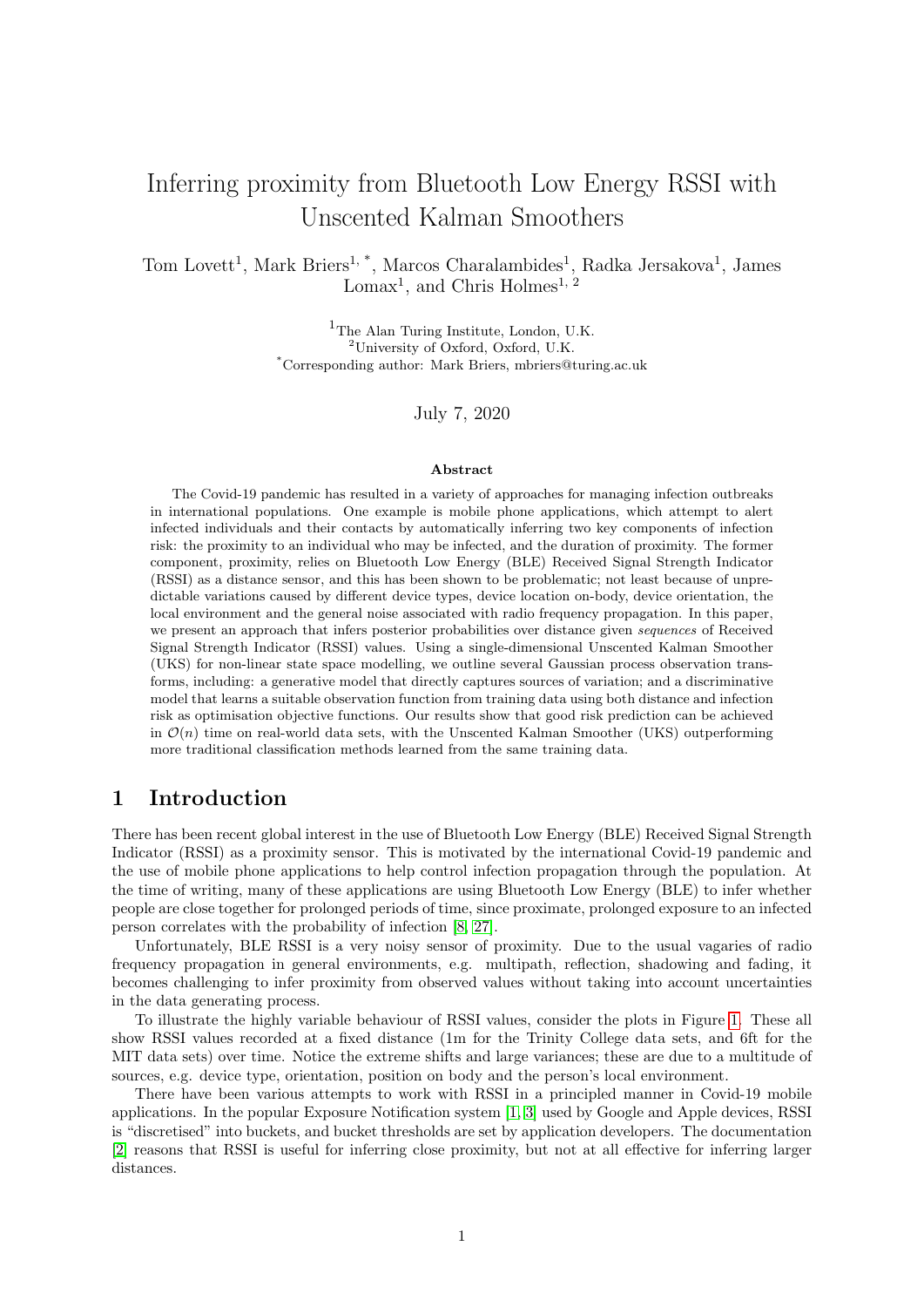With these, the  $k^{\text{th}}$  component of the Dirichlet hyperparameter becomes, for realisation  $(p; l; e)_k$ ,

$$
k = Np(e) p(l) p(e)
$$

where  $N$  is a pseudocount, which we set to 10.

For the remaining posterior predictive hyperparameters, we use the PACT datasets provided by MIT [\[15\]](#page-15-4). These contain measurements for two "real world" environment classes (1 outdoor and 3 indoor, with the 3 indoor sets merged) over two transmit location classes (3 concealed and 1 in hand, with the 3 concealed sets merged) over 8 angles of orientation. We use these data to set the parameters in Equation [13](#page-5-5) – with  $_0 = 0$ ;  $_0 = 0 = 1$ =10 and  $_0 = 2$  – as follows.

We use the reference data sets recorded over location (concealed and in-hand) and positions (8 angles) in an anechoic chamber. We assume these are observations of noisy reference RSSI, and fit a normal distribution to  $X := \log(-R)$ ,

<span id="page-10-0"></span>
$$
X_{l;p} \quad N(\hat{L}_{l;p};\hat{L}_{l,p}^{2}); \tag{24}
$$

where the parameters are the sample mean and (unbiased) variance for each of the 16 reference sets. For the 32 other data sets, we observe shift variables as follows. For a given data set  $D_{p;l;e} = x_1; \ldots; x_{N_{p;l;e}}$ , we draw

$$
\hat{X}_1: \ldots: \hat{X}_{N_{e/Lp}} \qquad \mathcal{N}(\hat{L}_{Lp}, \hat{L}_{Lp}^2);
$$

and use the observed shifts  $y_i = x_i$   $\hat{x}_i$ . These data are then used to compute the parameters for the t-distributions using Equation [13.](#page-5-5) See Figure [3](#page-9-0) for samples from the full distribution of  $Y_i$  using these posterior parameters, and the mixing weights' distribution parameters described above.

### 7.3.5 Approximating  $E[X/D]$  and  $Var(X/D)$

With the distributions of  $Y_i$  j  $D_1$ ; ::;;  $D_K$ ;  $\Theta$  and the value of  $Var(Z_j \mid z)$  set in the previous sections, we can approximate the expectation and variance of  $X$  with Equations [8](#page-4-3) and [9.](#page-4-4) For this we use use HMC with NUTS to estimate the expectations in Equations [8](#page-4-3) and [9.](#page-4-4) The resulting Gaussian process under the computed estimates is shown in Figure [2](#page-7-1) (a).

Figure [4](#page-11-1) shows the UKS with generative observation model tracking proximity from noisy simulated data using RSSI generated from devices in the MIT H0H1 data set [\[6\]](#page-15-14).

### 7.4 Test data sets

For performance evaluation, we use the MIT H0H1 data set [\[6\]](#page-15-14) and the Trinity College Dublin data sets from [\[16\]](#page-15-3).

### 7.4.1 MIT H0H1 data set

This data set consists of RSSI captures from 26 "high risk" scenarios (H1), and 19 "low risk" scenarios (H0). We define a scenario to be an interaction between a device pair, and some of the raw data files contain multiple device interactions. There are iPhone and Android devices present in the data sets.

In the H1 scenario, participants were asked to stay within 6ft of each other for 15 minutes. In the H0 scenario, they were asked to stay at least 10ft apart for 15 min. In each scenario, participants were instructed to interact with each other normally in multiple environments, including: outdoors, indoors and sat at a table. Participants were also allowed to use their mobile phones as normal throughout the study.

We do not know if participants genuinely strayed over the instructed boundaries, nor do we know if each raw data file was intended to capture a single interaction. We include all mobile phone interactions in all files regardless.

Since we have proximity and risk bounds only, we cannot measure exact inference, but we know that the models should infer proximity 6ft for H1, and 10ft for H0, and thus "high risk" and "low risk" respectively.

#### 7.4.2 Trinity College data set

This data set consists of RSSI readings in a number of settings, some of which are laboratory settings and some real-world settings. We use the real-world, or scenario settings, which consist of 14 sets of RSSI data in environments such as supermarkets, desks, public transport and walking in public. An approximate ground truth proximity is labelled for each set, though we do not know if participants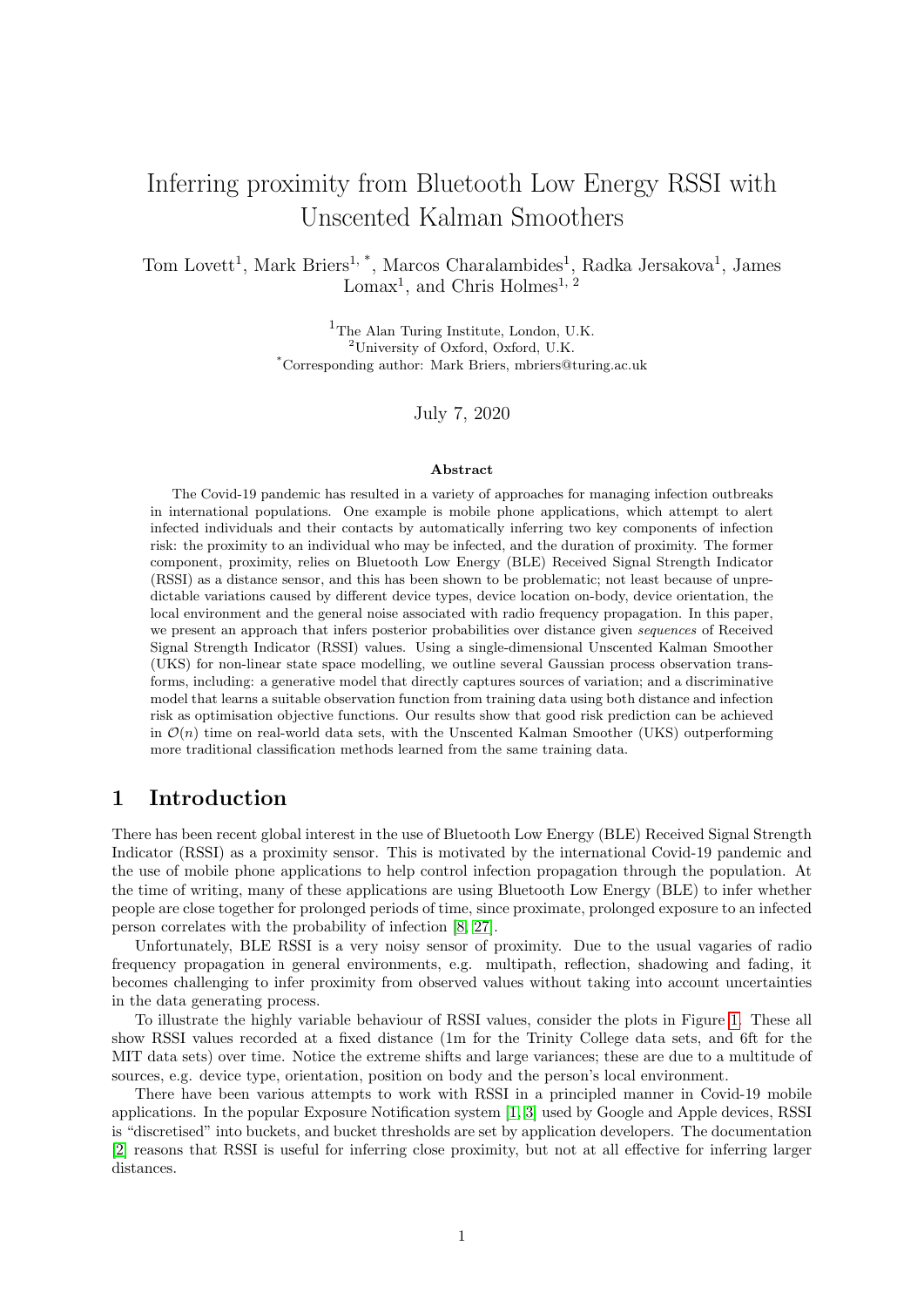<span id="page-11-1"></span>

Figure 4: The UKS with generative observation model and  $q = .09$  applied to simulated random walk data. Here, two iPhone XR devices undertake a random walk at on a circle with radius 2m for 1; 000 seconds. We fit a sampling model with iPhone XR device types known (that is, without the mixture component over device type) from the MIT H0H1 data sets [\[6\]](#page-15-14). This results in a Gaussian process with  $(d) = 0.21 \log(d) + 3.92$  and  $a = 0.33$ . RSSI samples are then generated at each time step from log-normal( $(d)$ ; <sup>2</sup>). In this example, half the observations are removed randomly to simulate imperfect sensor reliability. The topmost plot shows the RSSI data; the second plot shows the UKS with momentmatched gamma distribution 0:05 and 0:95 quantiles; the third and fourth plots show true and inferred risk coloration respectively – high risk, i.e. when within 1m of each other, is the thicker, solid red line; low risk is the thinner, dashed green line. Note the imputation of the UKS where there are missing observations.

rigidly adhered to this proximity throughout the capture. There are only Google Pixel 2 devices present in the data sets.

### <span id="page-11-0"></span>7.5 Performance results

Figure [5](#page-12-1) shows the results for the MIT H0H1 data. Each point is a single scenario, coloured/marked by description. For the risk plots, we use relative risk, i.e. inferred risk minus the true risk bound. Since we do not know the true proximities – only their bounds – we can assess performance by visualising where the models place the scenarios above or below the 0 line.

For high risk, i.e. H1, points should be placed on or above the line, with increasing error the further below the line. For H0, points should be placed on or below the line, with increasing error the further above the line. A good proximity classifier would put all points above the black line for H1, H1 and all points below the line for H0, H0. A good risk classifier would put all points in H0, H1 below the line.

The Receiver Operating Characteristic (ROC) Area Under Curve (AUC) for the approaches are: gradient boosting regressor: 0.5; UKS g.: 0.823; UKS f.p.: 0.756; UKS f.r.: 0.6; UKS l.p.: 0.538; and UKS l.r.: 0.567.

For the proximity plot, a good proximity classifier would put all points in the H1 column below the black x-y line, and all the points in the H0 column above the black x-y line. A good risk classifier would put all points in the H0 column above the red dashed line (the H1 threshold).

Figure [6](#page-13-0) shows example time series for the UKS with different models on an H1 and H0 scenario. Figure [7](#page-14-1) shows inferred risk against true risk for the Trinity College Dublin scenarios in [\[16\]](#page-15-3), the figures from which correspond to the plot legend labels in Figure [7.](#page-14-1)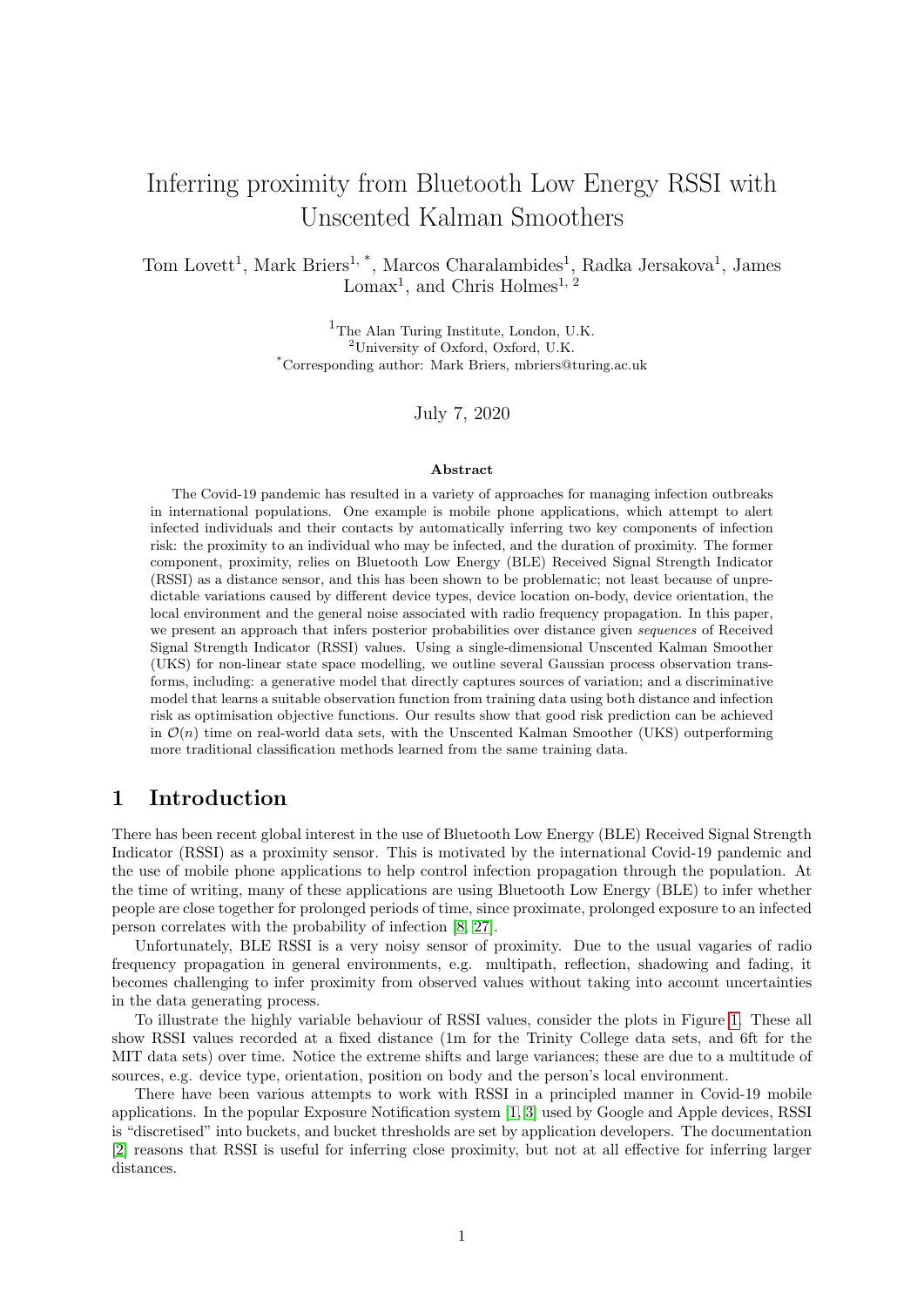<span id="page-12-1"></span>

Figure 5: Left: relative risk, i.e. inferred risk minus true risk (bound), for MIT H0H1. H1, H1 means the high-risk scenario with high-risk threshold. H0, H0 is the low-risk scenario with low-risk threshold. H0, H1 is the low-risk scenario with high-risk threshold. Right: inferred proximity against true proximity (bound) for MIT H0H1. The two columns of points (with jitter) are the true bounds for H1 and H0 respectively. The red dashed line is the H1 proximity bound. GBR is the gradient boosted regressor; UKS g. is the generative model; UKS f.r./f.p. are the discriminative models in Equation [17](#page-6-0) optimised for risk/proximity. UKS l.r./l.p. are the equivalent for Equation [18.](#page-6-1) See text for further details on plot interpretation.

# <span id="page-12-0"></span>8 Discussion

Here we discuss the implications and limitations of the results in the previous section. The key finding is that good prediction of proximity and risk can be achieved by treating RSSI sequences and using posterior inference of proximity  $D_t$  given the entire sequence of observations  $x_1$ ; :::;  $x_{\tau}$ <sup>0</sup> rather than  $x_t$ alone. By using a UKS, we can undertake this inference with nonlinear observation models; in this case Gaussian processes, which also encode uncertainty that propagates through to the posterior distribution over  $D_t$ . Given the single dimensions of both state space and observations, inference for a periodic sequence  $D_1$ ; ::;;  $D_T$  can be achieved in linear time, i.e.  $O(T)$ .

Using sequential modelling with Gaussian process data distributions outperforms simpler thresholding approaches such as the Exposure Notification API (cf. the effectively threshold-based gradient boosting AUC of 0.5 on MIT H0H1, which seems to corroborate the findings in [\[18\]](#page-15-9)).

We next we compare the performance and suitability of proximity inference vs direct risk inference, before analysing the results of the generative and discriminative approaches. Next we acknowledge the implications of making a log-normal assumption for the distribution of  $R$ , before discussing general limitations and potential areas for improvement in future work.

### 8.1 Proximity vs risk

Our chief intention is to infer posterior proximity given observed RSSI values, but there is an argument that predicting infection risk directly is more pertinent, especially given the application to the Covid-19 pandemic. The plots for the MIT H0H1 data in Figure [5](#page-12-1) and the Trinity College data in Figure [7](#page-14-1) show how the duration component of risk can make some encounters significantly more important to classify correctly. This implies that jointly inferring proximity and duration is arguably more important than proximity alone since, for example, a long duration at a farther proximity can equate to a shorter duration at closer proximity, and a classifier that seeks to predict close encounters well at the cost of incorrectly predicting farther ones may not achieve the desired effect of good overall infection risk prediction. We have not inferred duration here beyond the time duration of the scenarios in the test data, but an area for further work would be to better improve duration inference from real world RSSI observations.

### 8.2 Generative vs discriminative models

The results show that using the UKS with either a generative or discriminative model will likely outperform simple classification approaches, but there is a question as to which model is more appropriate.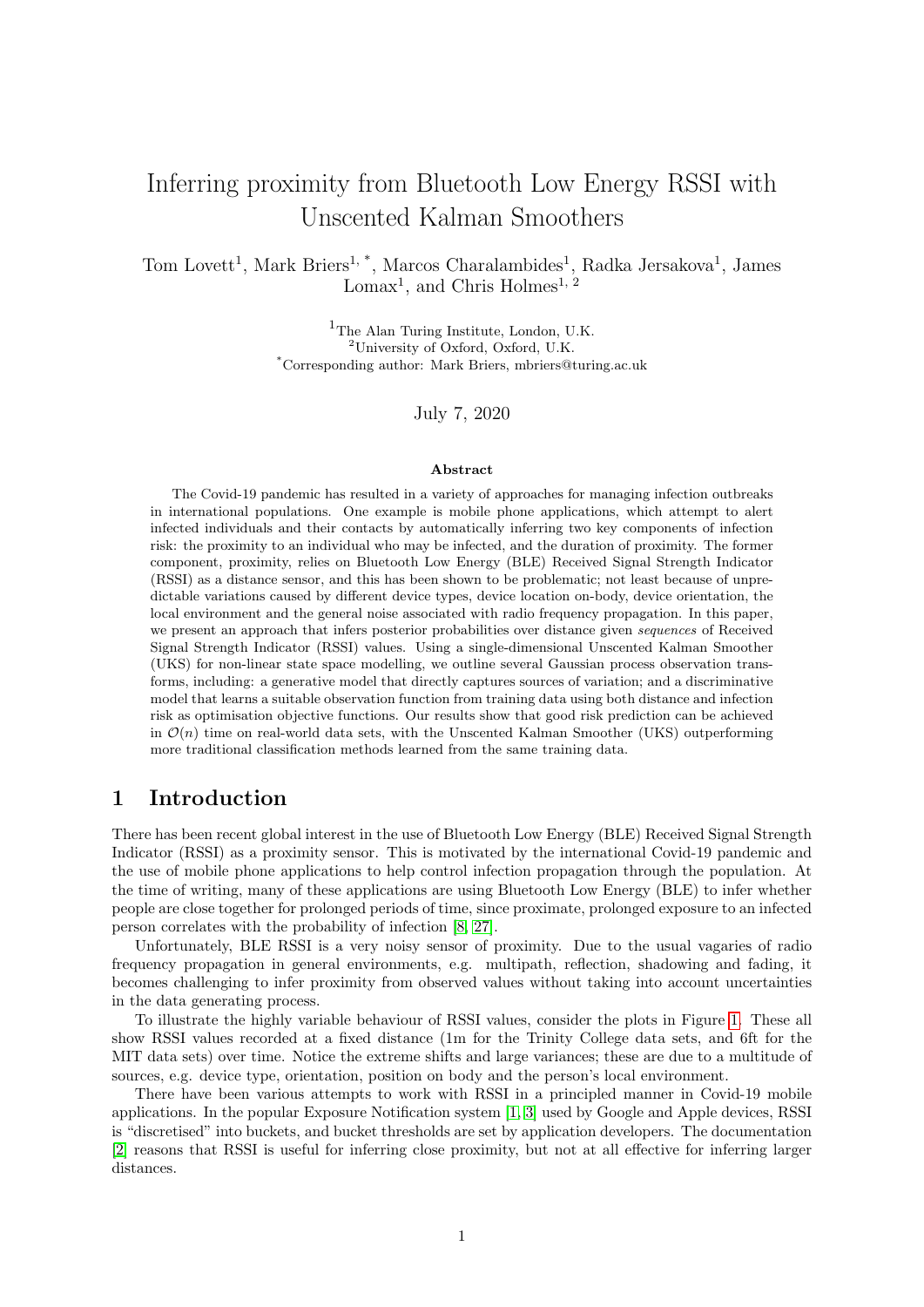<span id="page-13-0"></span>

Figure 6: Time series of observed RSSI and UKS output (mean with 0:05 and 0:95 quantiles of a momentmatched gamma distribution) on one H1 example and one H0 example from MIT H0H1. Top row: H1 (high risk scenario); bottom row: H0 (low risk scenario); first column: UKS with generative model; second column: UKS with discriminative model (Equation [17\)](#page-6-0); third column: UKS with discriminative model (Equation [18\)](#page-6-1). The red horizontal line is the H1 threshold 6ft, and the green horizontal line is the H0 threshold.

The generative model is the best performing approach for the MIT H0H1 data (Figure [5\)](#page-12-1), but the discriminative models outperform the generative model in the Trinity College data (Figure [7\)](#page-14-1). There is an argument that the generative model is more general, since the discriminative models are limited by the training data, but the hyperparameters of the generative model are also computed from example data. There is arguably more flexibility to the generative model, since arbitrary numbers of shift variables  $Y_i$ can be added, but there is no strong evidence in our results to recommend choosing one over the other.

The question of which discriminative model to use is also not answered definitively, but the results in Figures [5](#page-12-1) and [7](#page-14-1) show marginally better performance using the form of Equation [17](#page-6-0) over Equation [18.](#page-6-1) There are also limitations introduced by the search restrictions of Bayesian optimisation, and there may be better parameters for these models that were not found in the optimisation process.

It is perhaps unsurprising that the scenarios with the greatest error are where the mobile device is in the pocket with the individual sitting (Figure [5;](#page-12-1) false negatives), and where the device is in the hand (Figure [5;](#page-12-1) false positives).

### 8.3 Log-normal R vs Gaussian R

The main results in the paper assume that  $R$  is a log-normal random variable, but there is a valid argument that  $R$  should be normally distributed, e.g. in the log-distance path loss model for radio propagation. Our justification for using the log-normal distribution was based on empirical evidence of a long tail in observed real-world RSSI values, plus the assumption that transmission power should be at most 0dBm for BLE in mobile devices.

We have replicated all results using a normally distributed R, i.e.  $X := R$ , and these can be seen in Appendix [C.](#page-17-0) There is a small difference in performance, with the log-normal model performing slightly better in general on the test data sets. The notable exception is the generative model on the Trinity College data (Figure [7](#page-14-1) vs Figure [13\)](#page-20-0), but the average performance of the log-normal appears to be slightly better. We conjecture that this is due to the resilience against RSSI fluctuations due to the long tail of the log-normal data distribution (compare the steadiness of the inferred proximity in Figures [6](#page-13-0) and [12\)](#page-20-1).

### 8.4 Limitations and potential improvements

Since we have not attempted to infer duration here, an obvious next step would be to focus on this; perhaps by attempting to partition RSSI data into sessions. We have also not considered other machine learning classifiers beyond a gradient boosting regressor, and it is entirely possible that a well-trained neural network could perform well, though we argue that much of the performance stems from the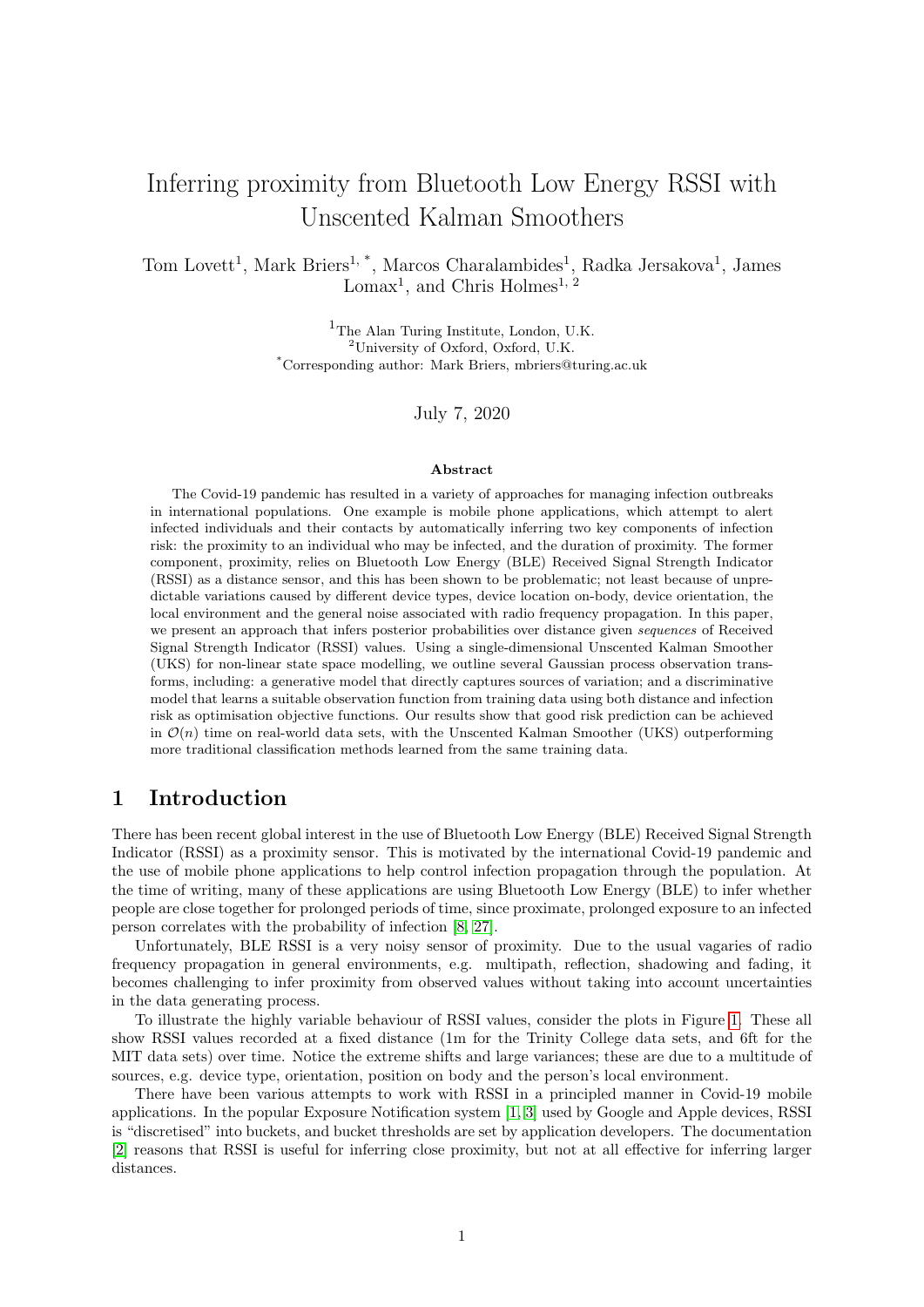<span id="page-14-1"></span>

Figure 7: Trinity College data, with inferred risk against true risk. The top row shows the results for raw RSSI data. The bottom row shows the results when the RSSI are corrected with the knowledge of mobile device types (Google Pixel 2). GBR is the gradient boosted regressor; UKS g. is the generative model; UKS f.r./f.p. are the discriminative models in Equation [17](#page-6-0) optimised for risk/proximity. UKS l.r./l.p. are the equivalent for Equation [18.](#page-6-1) The plot legend refers to figures in [\[16\]](#page-15-3). The n.c. and c. refer to "not corrected" and "corrected" respectively.

sequential modelling, and a sequential neural network may be a better choice. (These approaches are of course limited by access to good quality training data.) The other advantage of the UKS is uncertainty quantification, since we have posterior probability distributions over  $D_t$  and can report our confidence in the inference given the many sources of uncertainty in the data and underlying dynamics.

Other potential improvements could include: acquiring more, high quality training data for the models; exploring more complex UKS approaches, though it may be prudent to keep state space dimensions low since inference is naïvely  $O(T\sigma^3)$ ; optimising discriminative model parameters using approaches other than Bayesian optimisation; exploring data distribution forms other than log-normal (and Gaussian), e.g. the compound k distribution; and analysing performance as RSSI quality deteriorates, either due to noise or by intention for conservation of power.

The inference of proximity from BLE RSSI is a difficult problem, and more learning and validation data sets captured in varied scenarios (including from simulations) can only benefit any modelling approach.

# 9 Conclusion

In this paper, we presented a novel approach to inferring proximity from BLE RSSI using a UKS with Gaussian process data distribution. This is especially relevant to mobile phone applications designed to tackle the Covid-19 pandemic, which rely on good inference of infection risk; itself a function of proximity. We outlined two approaches to characterising the data distribution: a generative model, which directly computes sources of variability in observations; and a discriminative model, which optimises model parameters on example training data. There is no strong evidence to choose the generative approach over the discriminative one (or vice versa). Risk and proximity inference performance on two real-world data sets – MIT H0H1 and Trinity College Dublin – show that the UKS outperforms a more traditional gradient boosted regressor model. Our work to date offers an insight into well established mechanisms for probabilistic modelling of one of the key latent factors, that of proximity. We recognise that this needs to be considered in the wider context of health policy, ethical and other technical considerations, when responsibly deploying novel technology of this kind.

# References

<span id="page-14-0"></span>[1] Apple API for Exposure Notification. [https://developer.apple.com/documentation/](https://developer.apple.com/documentation/exposurenotification)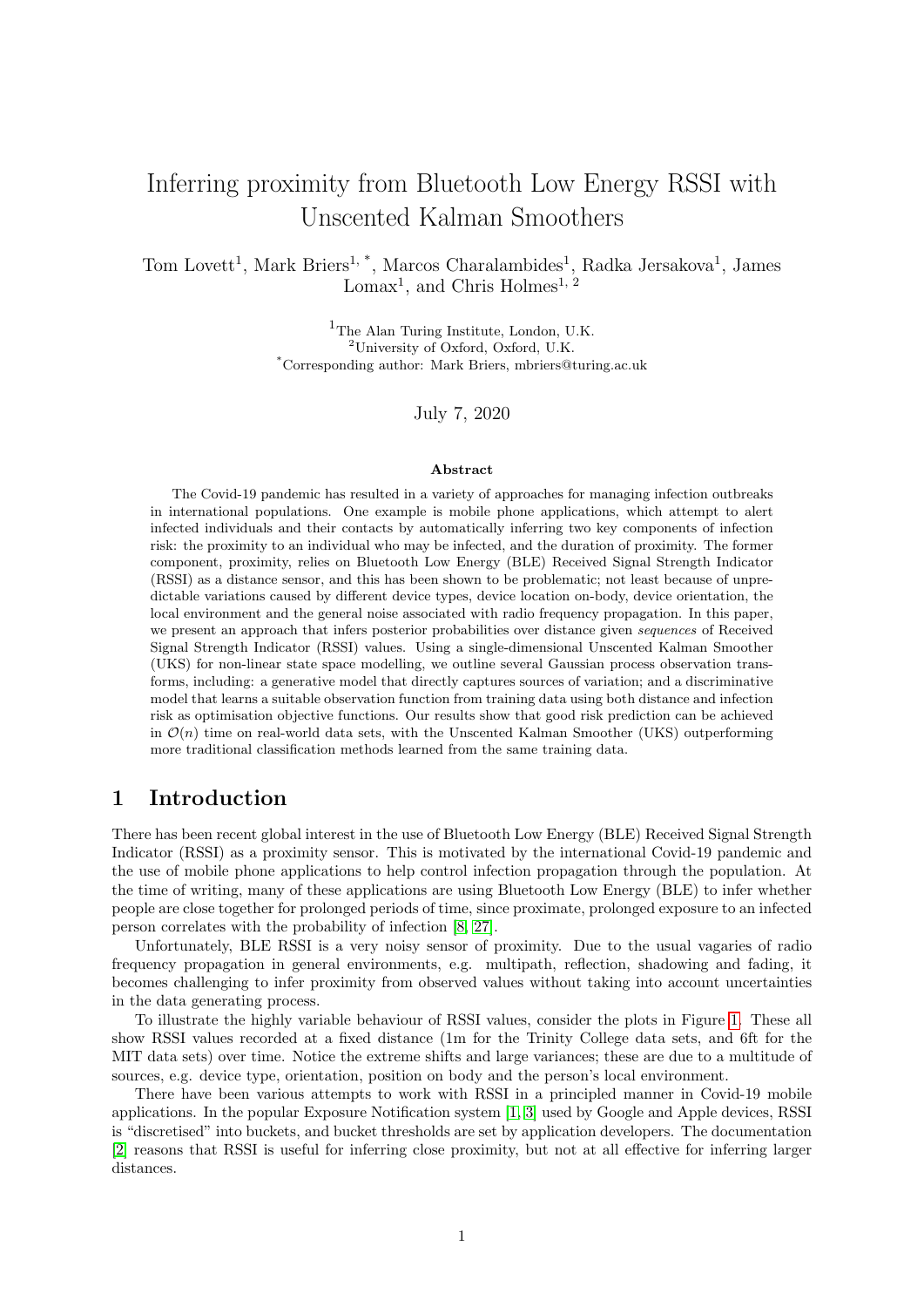exposurenoti fication. Accessed: 2020-07-01.

- <span id="page-15-2"></span>[2] BLE Exposure Notifications Attenuations. [https://developers.google.com/android/](https://developers.google.com/android/exposure-notifications/ble-attenuation-overview) [exposure-notifications/ble-attenuation-overview](https://developers.google.com/android/exposure-notifications/ble-attenuation-overview). Accessed: 2020-07-01.
- <span id="page-15-1"></span>[3] Google API for Exposure Notification. [https://developers.google.com/android/](https://developers.google.com/android/exposure-notifications/exposure-notifications-api) [exposure-notifications/exposure-notifications-api](https://developers.google.com/android/exposure-notifications/exposure-notifications-api). Accessed: 2020-07-01.
- <span id="page-15-7"></span>[4] M. Briers, M. Charalambides, and C. Holmes. Risk scoring calculation for the current NHSx contact tracing app, 2020.
- <span id="page-15-13"></span>[5] M. Briers, A. Doucet, and S. Maskell. Smoothing algorithms for state–space models. Annals of the Institute of Statistical Mathematics, 62(1):61, 2010.
- <span id="page-15-14"></span>[6] C. Corey. MIT H0H1. <https://github.com/mitll/H0H1>. Accessed: 2020-07-01.
- <span id="page-15-15"></span>[7] C. Corey. MIT Matrix Data. <https://github.com/mitll/MIT-Matrix-Data>. Accessed: 2020-07- 01.
- <span id="page-15-0"></span>[8] L. Ferretti, C. Wymant, M. Kendall, L. Zhao, A. Nurtay, L. Abeler-Dörner, M. Parker, D. Bonsall, and C. Fraser. Quantifying SARS-CoV-2 transmission suggests epidemic control with digital contact tracing. Science, 368(6491), 2020.
- <span id="page-15-12"></span>[9] J.-M. Gorce, M. Egan, and R. Gribonval. An efficient algorithm to estimate Covid-19 infectiousness risk from BLE-RSSI measurements. Research Report RR-9345, Inria Grenoble Rhône-Alpes, May 2020.
- <span id="page-15-11"></span>[10] M. G. Jadidi, M. Patel, and J. V. Miro. Gaussian processes online observation classification for RSSIbased low-cost indoor positioning systems. In 2017 IEEE International Conference on Robotics and Automation (ICRA), pages 6269–6275. IEEE, 2017.
- <span id="page-15-5"></span>[11] S. J. Julier and J. K. Uhlmann. New extension of the Kalman filter to nonlinear systems. In Signal Processing, Sensor Fusion, and Target Recognition VI, volume 3068, pages 182–193. International Society for Optics and Photonics, 1997.
- <span id="page-15-6"></span>[12] S. J. Julier, J. K. Uhlmann, and H. F. Durrant-Whyte. A new approach for filtering nonlinear systems. In Proceedings of 1995 American Control Conference-ACC'95, volume 3, pages 1628–1632. IEEE, 1995.
- <span id="page-15-16"></span>[13] G. Ke, Q. Meng, T. Finley, T. Wang, W. Chen, W. Ma, Q. Ye, and T.-Y. Liu. LightGBM: A Highly Efficient Gradient Boosting Decision Tree. In I. Guyon, U. V. Luxburg, S. Bengio, H. Wallach, R. Fergus, S. Vishwanathan, and R. Garnett, editors, Advances in Neural Information Processing Systems 30, pages 3146–3154. Curran Associates, Inc., 2017.
- <span id="page-15-17"></span>[14] N. E. Klepeis, W. C. Nelson, W. R. Ott, J. P. Robinson, A. M. Tsang, P. Switzer, J. V. Behar, S. C. Hern, and W. H. Engelmann. The National Human Activity Pattern Survey (NHAPS): a resource for assessing exposure to environmental pollutants. Journal of Exposure Science & Environmental Epidemiology, 11(3):231–252, 2001.
- <span id="page-15-4"></span>[15] M. Krangle. BLE RSSI Various Static Configurations. [https://github.com/mitll/](https://github.com/mitll/BLE-RSSI-Various-Static-Configurations) [BLE-RSSI-Various-Static-Configurations](https://github.com/mitll/BLE-RSSI-Various-Static-Configurations). Accessed: 2020-07-01.
- <span id="page-15-3"></span>[16] D. J. Leith and S. Farrell. Coronavirus Contact Tracing: Evaluating The Potential Of Using Bluetooth Received Signal Strength For Proximity Detection. 2020.
- <span id="page-15-8"></span>[17] D. J. Leith and S. Farrell. Measurement-Based Evaluation Of Google/Apple Exposure Notification API For Proximity Detection in a Commuter Bus. *arXiv preprint arXiv:2006.08543*, 2020.
- <span id="page-15-9"></span>[18] D. J. Leith and S. Farrell. Measurement-Based Evaluation Of Google/Apple Exposure Notification API For Proximity Detection In A Light-Rail Tram. SCSS Tech Report 26th June 2020, 2020.
- <span id="page-15-10"></span>[19] S. Liu, Y. Jiang, and A. Striegel. Face-to-face proximity estimationusing Bluetooth on smartphones. IEEE Transactions on Mobile Computing, 13(4):811–823, 2013.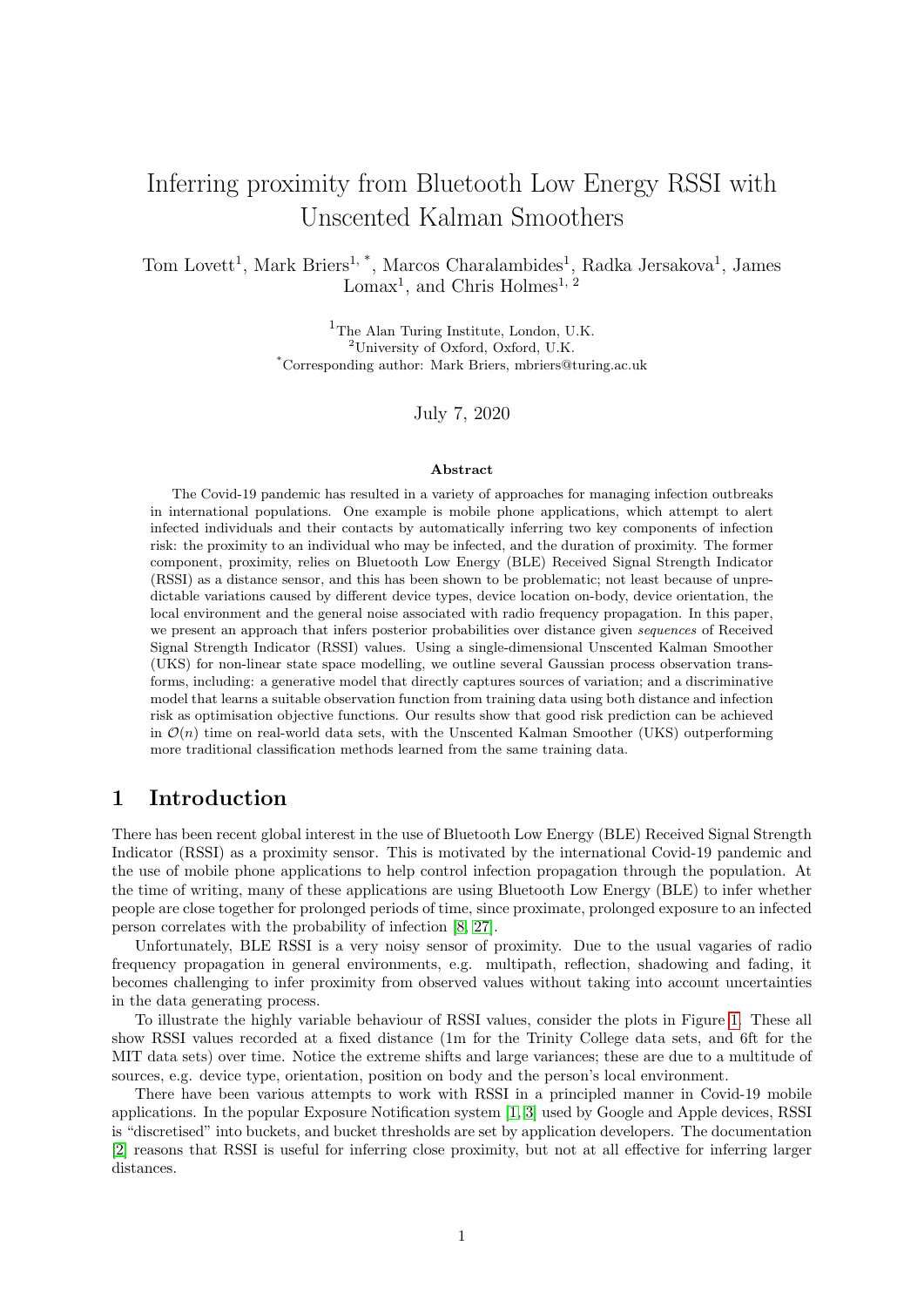- <span id="page-16-11"></span>[20] J. MacKay. Screen Time Stats 2019. <https://blog.rescuetime.com/screen-time-stats-2018/>. Accessed: 2020-07-01.
- <span id="page-16-2"></span>[21] A. Montanari, S. Nawaz, C. Mascolo, and K. Sailer. A study of Bluetooth Low Energy performance for human proximity detection in the workplace. In 2017 IEEE International Conference on Pervasive Computing and Communications (PerCom), pages 90–99. IEEE, 2017.
- <span id="page-16-1"></span>[22] J. Morley, J. Cowls, M. Taddeo, and L. Floridi. Ethical guidelines for covid-19 tracing apps, 2020.
- <span id="page-16-9"></span>[23] F. Nogueira. Bayesian Optimization: Open source constrained global optimization tool for Python. <https://github.com/fmfn/BayesianOptimization>, 2014–.
- <span id="page-16-10"></span>[24] S. O'Dea. Market share of smartphone manufacturers in the UK, 2019. [https://www.statista.](https://www.statista.com/statistics/387227/market-share-of-smartphone-manufacturers-in-the-uk/) [com/statistics/387227/market-share-of-smartphone-manufacturers-in-the-uk/](https://www.statista.com/statistics/387227/market-share-of-smartphone-manufacturers-in-the-uk/). Accessed: 2020-07-01.
- <span id="page-16-3"></span>[25] J. Rodas, C. J. Escudero, and D. I. Iglesia. Bayesian filtering for a Bluetooth positioning system. In 2008 IEEE International Symposium on Wireless Communication Systems, pages 618–622. IEEE, 2008.
- <span id="page-16-8"></span>[26] J. Snoek, H. Larochelle, and R. P. Adams. Practical Bayesian optimization of machine learning algorithms. In Advances in Neural Information Processing Systems, pages 2951–2959, 2012.
- <span id="page-16-0"></span>[27] C. Sohrabi, Z. Alsafi, N. O'Neill, M. Khan, A. Kerwan, A. Al-Jabir, C. Iosifidis, and R. Agha. World Health Organization declares global emergency: A review of the 2019 novel coronavirus (COVID-19). International Journal of Surgery, 2020.
- <span id="page-16-4"></span>[28] F. Subhan, H. Hasbullah, and K. Ashraf. Kalman filter-based hybrid indoor position estimation technique in Bluetooth networks. International Journal of Navigation and Observation, 2013, 2013.
- <span id="page-16-7"></span>[29] E. A. Wan and R. Van Der Merwe. The unscented Kalman filter for nonlinear estimation. In Proceedings of the IEEE 2000 Adaptive Systems for Signal Processing, Communications, and Control Symposium (Cat. No. 00EX373), pages 153–158. IEEE, 2000.
- <span id="page-16-5"></span>[30] P. K. Yoon, S. Zihajehzadeh, B. Kang, and E. J. Park. Adaptive Kalman filter for indoor localization using Bluetooth Low Energy and inertial measurement unit. In 2015 37th Annual International Conference of the IEEE Engineering in Medicine and Biology Society (EMBC), pages 825–828, 2015.
- <span id="page-16-6"></span>[31] C. Zhou, J. Yuan, H. Liu, and J. Qiu. Bluetooth indoor positioning based on RSSI and Kalman filter. Wireless Personal Communications, 96(3):4115–4130, 2017.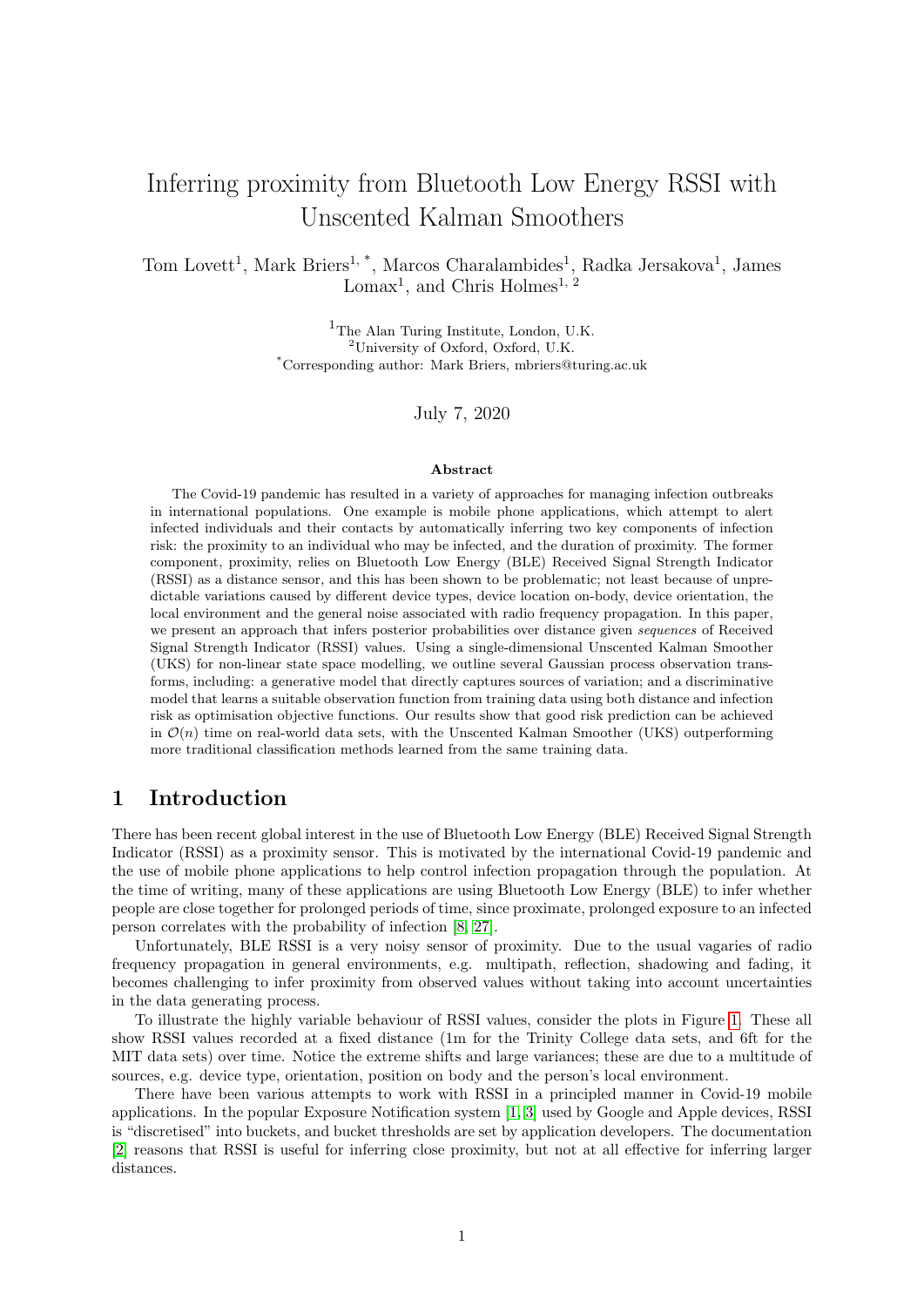

Figure 8: Gaussian process data distributions for the various models. The exception is (b), which shows the gradient boosted regressor prediction of distance from RSSI (note: the axes are reversed to align with the other plots, so d is a function of  $X$  here). The confidence intervals mark the 0.05 and 0.95 quantiles of the Gaussian distributions. The generative model shows X computed with  $E[X \mid D]$  and Var $(X \mid D)$ at a finite set of d values. Interpolation is provided by standard Bayesian ridge regression on  $\log(d)$ . For the discriminative models, "prox." means proximity optimised using Equation [19](#page-6-2) and "risk" means risk optimised using Equation [21.](#page-7-0)

# A Results using a Gaussian distribution on R directly

There is some debate about a suitable distribution for  $X$ . In the paper, we assumed a log-normal distribution on raw RSSI R and used a log transform to define the normally distributed  $X := \log(-R)$ . This was motivated by asymmetric forms observed in empirical data, with long tails going to  $\frac{1}{2}$  and  $\frac{1}{2}$ under the assumption of at most a 0dBm transmission power – support on  $(1/0)$ .

In this supplement, we replicate all the results in the paper under a direct Gaussian model on R, i.e., we define  $X := R$ . This shows that the log-normal model is more robust to noise, but that performance on the test data sets is comparable.

# B Data distribution form

The base function  $f$  in Equation [7](#page-4-5) is now equivalent to Equation [6,](#page-4-2) i.e.

$$
f(d)=g(d):
$$

# <span id="page-17-0"></span>C Model configurations and performance results

In this section, we present the model configurations and results under the direct Gaussian observation model.

### C.1 Discriminative model configuration

For these results, we use 100 rounds of Bayesian optimisation over the full UKS from 10 initialisation points using a Matérn kernel for the Gaussian process with  $= 5-2$  and a small perturbation on the observed points  $(1$  $10<sup>6</sup>$ ). For the model in Equation [17,](#page-6-0) we used the following search ranges:  $_1$  2 [1:; 1:]; 2 [ 100; 10];  $_r$  2 [0:300] and  $q$  2 [0:01:0:05]. For the model in Equation [18,](#page-6-1) we used:  $\frac{1}{1}$  2 [ 20; 1];  $\frac{1}{2}$  2 [ 100; 10];  $\frac{1}{2}$  2 [0:300] and  $q$  2 [0:01:0:05] For the optimisation process, we used the library in [\[23\]](#page-16-9).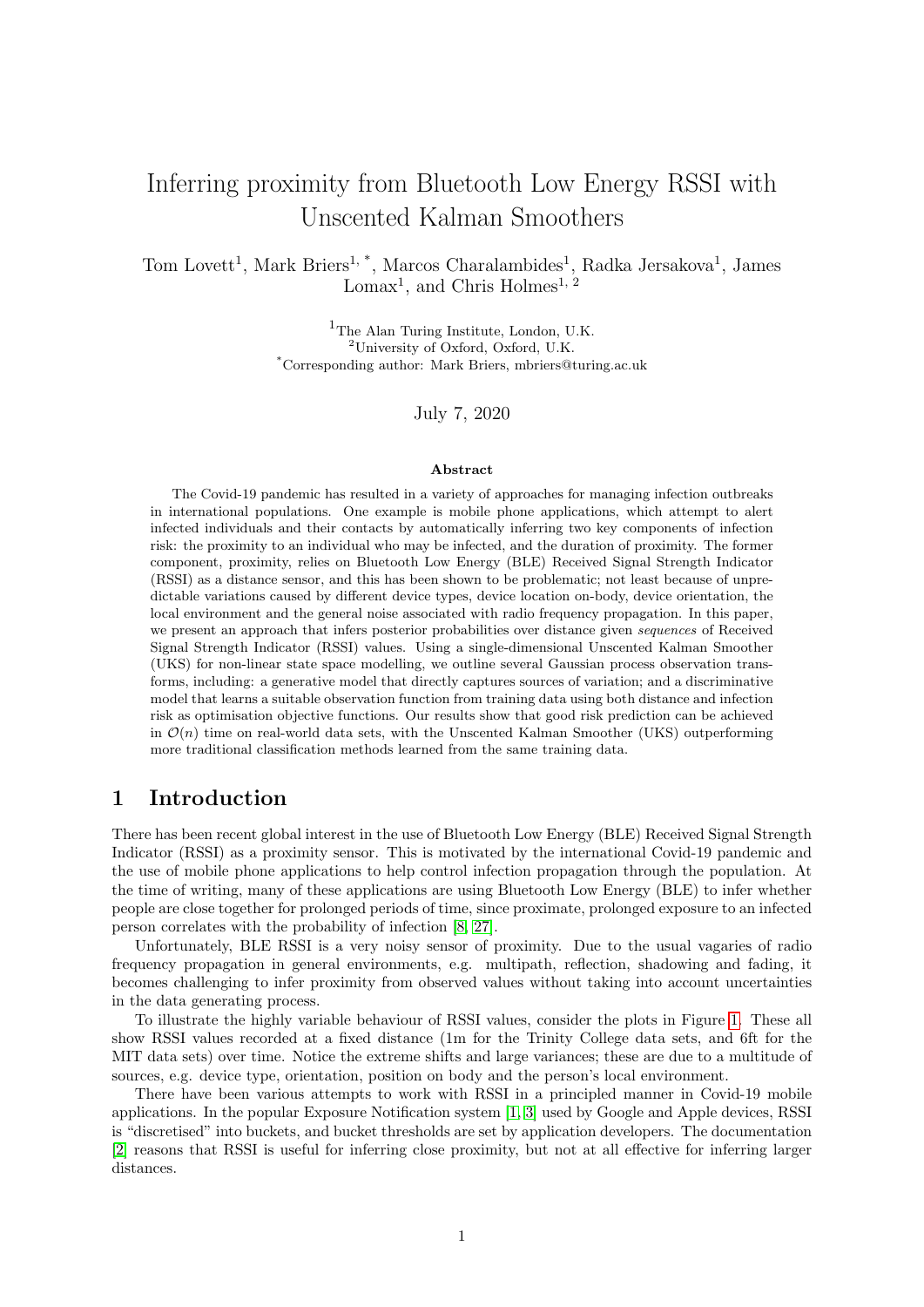

Figure 9: Left: 1,000 samples from  $p_{Y_i,jd}(Y_i \mid \Theta)$  for device shifts at  $d = 1$ m using HMC with NUTS. Hyperparameters were set using anechoic chamber data for 729 (27<sup>2</sup> ) device pairs. was set using UK mobile device market share data (see text). Right: 1/000 samples from  $p_{Y_j/d}(Y_j|D_1;\ldots;D_K;\Theta)$ for assumed distance-invariant device position, location and environment shifts using HMC with NUTS. Hyperparameters were set using the MIT PACT data set [\[15\]](#page-15-4). was set using survey data on mobile device usage (see text).

### C.2 Generative model configuration

The  $\kappa$  shifts in Equations [22](#page-9-1) and [23](#page-9-2) simply map directly to negative  $\kappa$ , i.e.

 $k = k$ :

The normal distribution in Equation [24](#page-10-0) is fit to  $X := R$  rather than  $X := \log(R)$ . The variance in Equation [15](#page-5-2) is set to 10dB, i.e.  $= 10$ ;  $= 2$ .

### C.3 Performance results

The ROC AUC for the approaches are: gradient boosting regressor: 0.5; UKS g.: 0.728; UKS f.p.: 0.662; UKS f.r.: 0.728; UKS l.p.: 0.769; and UKS l.r.: 0.6. Figures [10-](#page-19-0)[13](#page-20-0) show the Figures from the main paper when using the Gaussian model.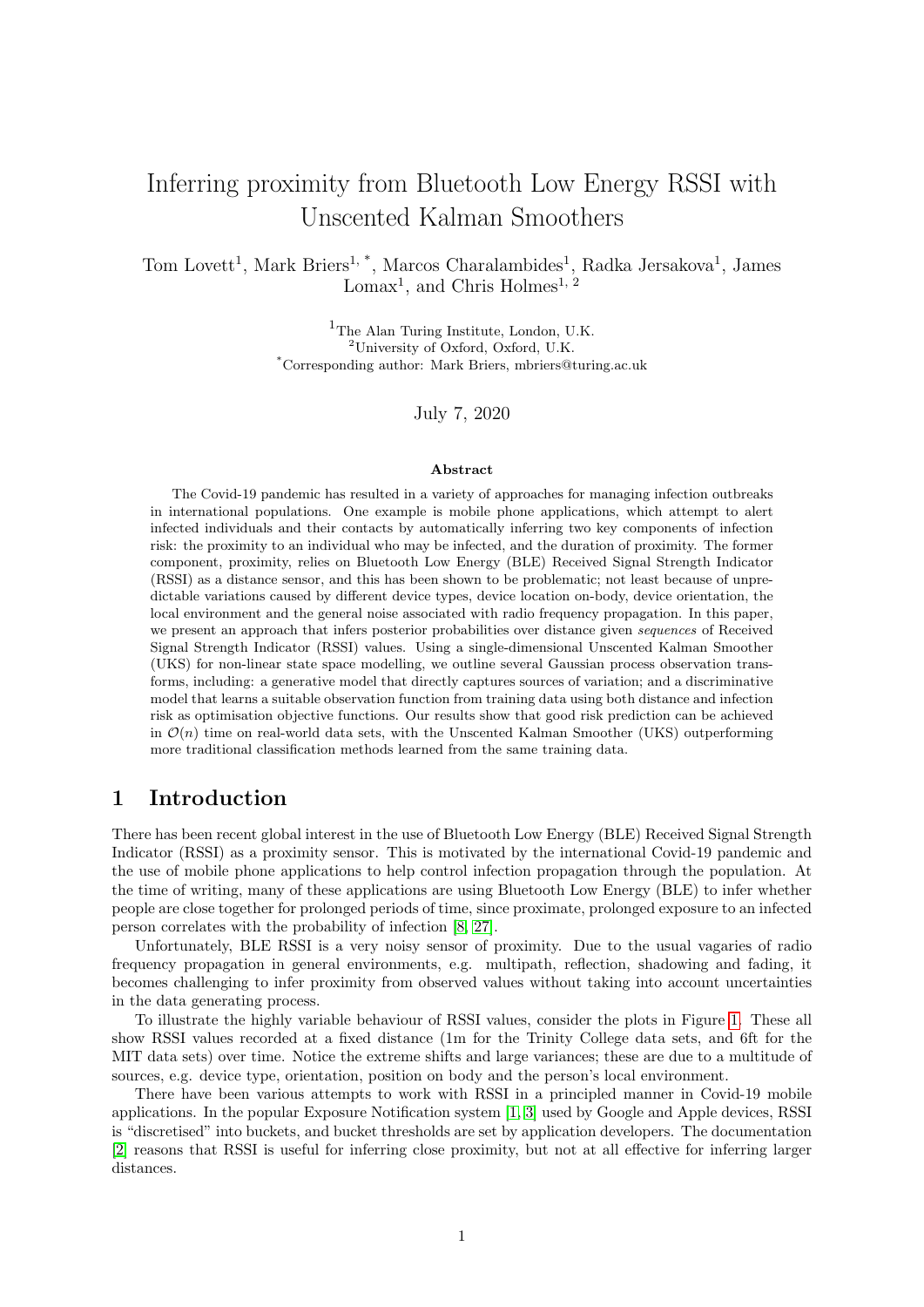<span id="page-19-0"></span>

Figure 10: The UKS with generative observation model and  $q = .09$  applied to simulated random walk data. Here, two iPhone XR devices undertake a random walk on a circle with radius 2m for 1; 000 seconds. We fit a sampling model with iPhone XR device types known (that is, without the mixture component over device type) from the MIT H0H1 data sets [\[6\]](#page-15-14). This results in a Gaussian process with  $(d) = 8.69 \log(d)$  69.9 and <sup>2</sup> = 184.91. RSSI samples are then generated at each time step from  $N$ ( $(d)$ ; <sup>2</sup>). In this example, half the observations are removed randomly to simulate imperfect sensor reliability. The topmost plot shows the RSSI data; the second plot shows the UKS with momentmatched gamma distribution 0:05 and 0:95 quantiles; the third and fourth plots show true and inferred risk respectively – high risk, i.e. when within 1m of each other, is the thicker, solid red line; low risk is the thinner, dashed green line. Note the imputation of the UKS where there are missing observations.



Figure 11: Left: relative risk, i.e. inferred risk minus true risk (bound), for MIT H0H1. H1, H1 means the high-risk scenario with high-risk threshold. H0, H0 is the low-risk scenario with low-risk threshold. H0, H1 is the low-risk scenario with high-risk threshold. Right: inferred proximity against true proximity (bound) for MIT H0H1. The two columns of points (with jitter) are the true bounds for H1 and H0 respectively. The red dashed line is the H1 proximity bound. GBR is the gradient boosted regressor; UKS g. is the generative model; UKS f.r./f.p. are the discriminative models in Equation [17](#page-6-0) optimised for risk/proximity. UKS l.r./l.p. are the equivalent for Equation [18.](#page-6-1) See text for further details on plot interpretation.